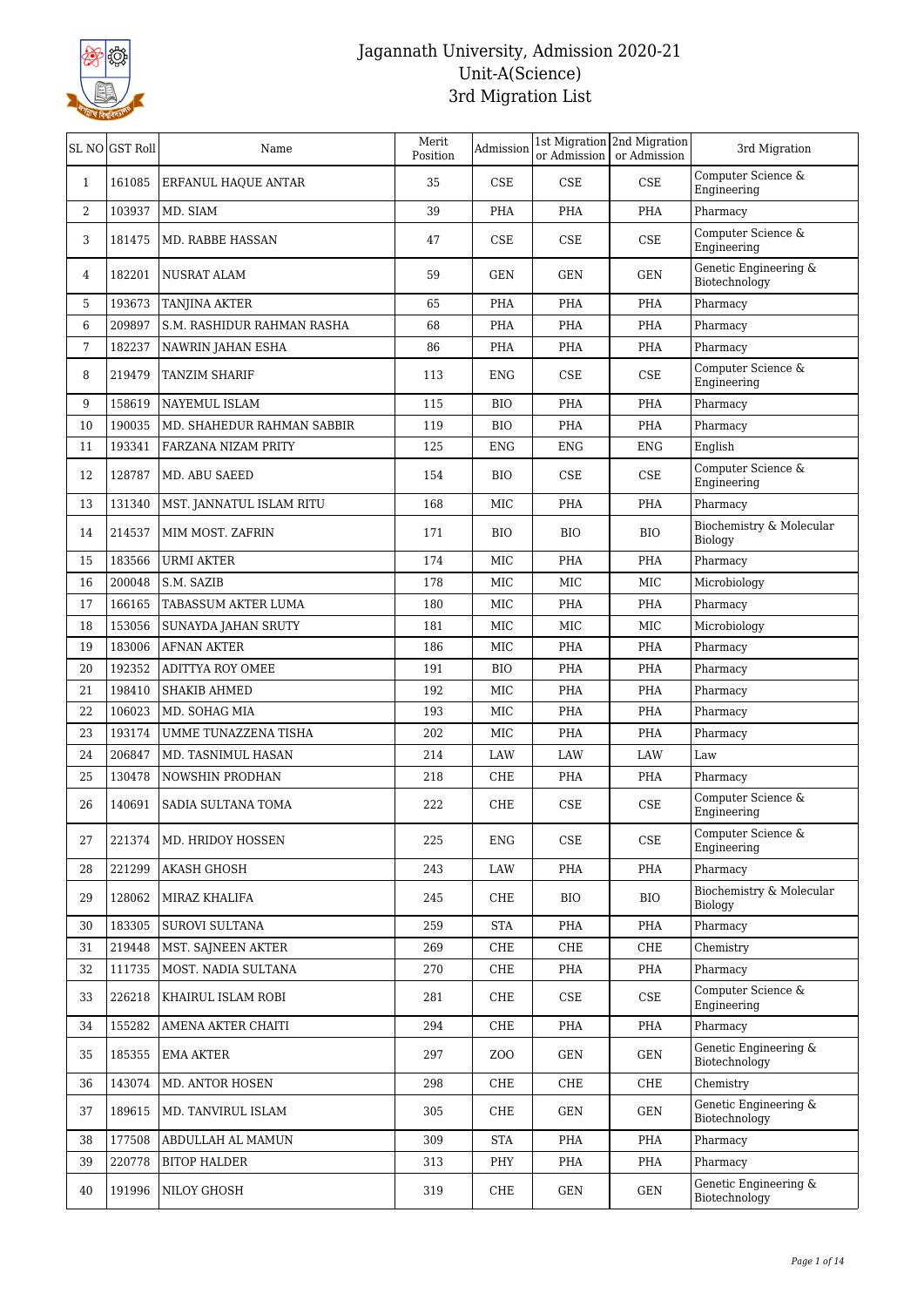

| 41 | 105016 | TANMOY CHANDRA SHIL                      | 322 | CHE             | <b>CSE</b>                  | CSE                         | Computer Science &<br>Engineering      |
|----|--------|------------------------------------------|-----|-----------------|-----------------------------|-----------------------------|----------------------------------------|
| 42 | 188508 | <b>MD. NAIMUR RAHAMAN</b>                | 331 | <b>CHE</b>      | CHE                         | <b>CHE</b>                  | Chemistry                              |
| 43 | 135742 | PROTAP ROY                               | 333 | <b>CHE</b>      | <b>BIO</b>                  | <b>BIO</b>                  | Biochemistry & Molecular<br>Biology    |
| 44 | 191583 | <b>MD HASIB SHARIAR</b>                  | 338 | <b>CHE</b>      | <b>PHA</b>                  | PHA                         | Pharmacy                               |
| 45 | 210678 | PRINCE DAS                               | 339 | <b>ENG</b>      | <b>ENG</b>                  | <b>ENG</b>                  | English                                |
| 46 | 204613 | RIMA AKTER                               | 340 | CHE             | <b>CSE</b>                  | CSE                         | Computer Science &<br>Engineering      |
| 47 | 157574 | <b>MAHIRUL ISLAM</b>                     | 350 | <b>MAT</b>      | <b>CSE</b>                  | <b>CSE</b>                  | Computer Science &<br>Engineering      |
| 48 | 215973 | MST. UMME HABIBA                         | 351 | <b>CHE</b>      | <b>PHA</b>                  | PHA                         | Pharmacy                               |
| 49 | 182510 | ESHRAT JAHAN MILE                        | 352 | CHE             | <b>PHA</b>                  | PHA                         | Pharmacy                               |
| 50 | 182879 | TAHMINA AKTER NUPUR                      | 356 | CHE             | <b>PHA</b>                  | PHA                         | Pharmacy                               |
| 51 | 130812 | <b>SMRITI SARKAR</b>                     | 361 | CHE             | <b>PHA</b>                  | <b>PHA</b>                  | Pharmacy                               |
| 52 | 155029 | SADIA SABRIN PRIMA                       | 362 | CHE             | <b>GEN</b>                  | <b>GEN</b>                  | Genetic Engineering &<br>Biotechnology |
| 53 | 157410 | ANAN SAIYARA                             | 364 | GEO             | <b>PHA</b>                  | PHA                         | Pharmacy                               |
| 54 | 150646 | <b>TANJIR AHMED</b>                      | 379 | ZO <sub>O</sub> | <b>PHA</b>                  | PHA                         | Pharmacy                               |
| 55 | 132617 | MD. ELEAS SARKER                         | 382 | CHE             | <b>CSE</b>                  | <b>CSE</b>                  | Computer Science &<br>Engineering      |
| 56 | 102120 | SUMAIYARA SULTANA JYOTI                  | 395 | PHY             | <b>GEN</b>                  | <b>GEN</b>                  | Genetic Engineering &<br>Biotechnology |
| 57 | 182638 | NAZMUN NAHAR SUPTI                       | 403 | LAW             | LAW                         | LAW                         | Law                                    |
| 58 | 190129 | MD. NOBEL BIN JASIM                      | 407 | <b>MAT</b>      | <b>PHA</b>                  | PHA                         | Pharmacy                               |
| 59 | 220104 | SHUKURON KHANOM                          | 408 | <b>MAT</b>      | <b>PHA</b>                  | PHA                         | Pharmacy                               |
| 60 | 213304 | <b>IBRAHIM HOWLADAR</b>                  | 411 | PHY             | <b>CHE</b>                  | CHE                         | Chemistry                              |
| 61 | 172391 | MD. ARIFUL ISLAM                         | 412 | <b>MAT</b>      | <b>CSE</b>                  | <b>CSE</b>                  | Computer Science &<br>Engineering      |
| 62 | 153201 | <b>SABRINA AKTER</b>                     | 415 | <b>ENG</b>      | <b>ENG</b>                  | <b>ENG</b>                  | English                                |
| 63 | 153292 | TASNIM FAIROZE OISHY                     | 416 | MAT             | <b>CSE</b>                  | <b>CSE</b>                  | Computer Science &<br>Engineering      |
| 64 | 167842 | MOHAMMAD ZISHAN                          | 419 | PHY             | PHY                         | PHY                         | Physics                                |
| 65 | 189708 | MOHAMMOD MUSFIQUR AHSAN<br><b>TONMOY</b> | 425 | PHY             | PHA                         | PHA                         | Pharmacy                               |
| 66 | 151128 | TERTHO GHOSH                             | 427 | BOT             | $\ensuremath{\mathsf{CSE}}$ | $\ensuremath{\mathsf{CSE}}$ | Computer Science &<br>Engineering      |
| 67 | 195100 | NUSRAT RAHMAN EIKRA                      | 437 | <b>STA</b>      | PHA                         | PHA                         | Pharmacy                               |
| 68 | 143525 | SANOWER HOSSEN SHANTO                    | 443 | ENG             | CSE                         | CSE                         | Computer Science &<br>Engineering      |
| 69 | 199449 | MD. SADEK MIA                            | 445 | STA             | PHA                         | PHA                         | Pharmacy                               |
| 70 | 182283 | SAYMA ISLAM ZERIN                        | 451 | ZOO             | GEN                         | GEN                         | Genetic Engineering &<br>Biotechnology |
| 71 | 182653 | TASBIHA BINTE AZIZ                       | 456 | PHY             | CSE                         | CSE                         | Computer Science &<br>Engineering      |
| 72 | 214581 | <b>JANNATUL FERDOUS</b>                  | 459 | PHY             | CSE                         | CSE                         | Computer Science &<br>Engineering      |
| 73 | 222989 | AL SHAHRIER MAMUN                        | 461 | MAT             | <b>CHE</b>                  | PHA                         | Pharmacy                               |
| 74 | 178301 | <b>SULTANA RAZIA</b>                     | 466 | ZOO             | <b>BIO</b>                  | <b>BIO</b>                  | Pharmacy                               |
| 75 | 110529 | MD. BAYEZID BOSTAMI                      | 471 | LAW             | GEN                         | GEN                         | Genetic Engineering &<br>Biotechnology |
| 76 | 180144 | MUAMMAR TAZWAR ASFI                      | 474 | <b>PSY</b>      | CSE                         | CSE                         | Computer Science &<br>Engineering      |
| 77 | 141626 | PRITI MONDOL                             | 477 | MAT             | GEN                         | GEN                         | Genetic Engineering &<br>Biotechnology |
| 78 | 222386 | ANTOR KUMAR SHIL                         | 478 | MAT             | $\ensuremath{\mathsf{CSE}}$ | CSE                         | Computer Science &<br>Engineering      |
| 79 | 106421 | MD. MOBAROK                              | 480 | LAW             | LAW                         | LAW                         | Law                                    |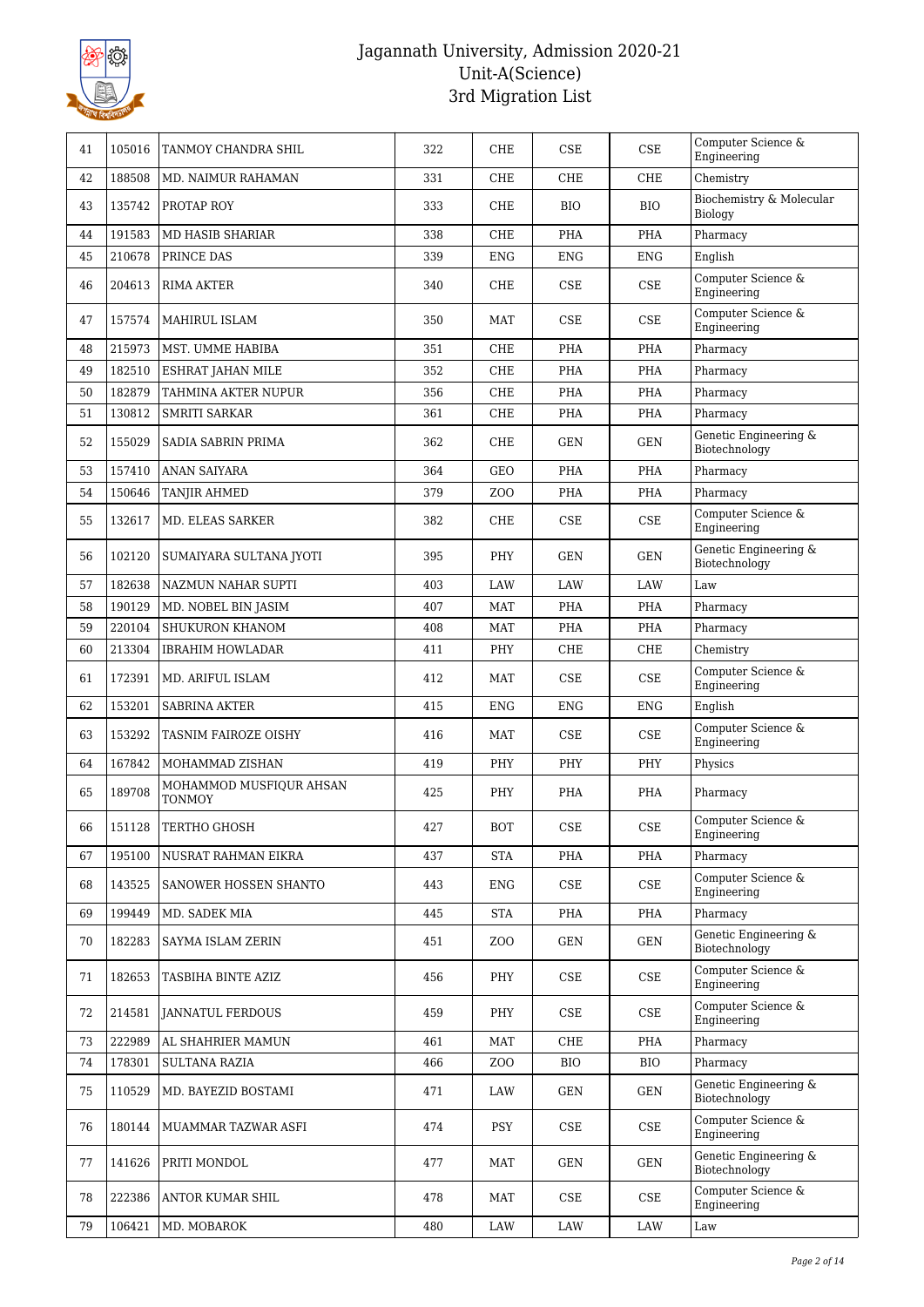

| 80  | 227546 | <b>MARWA MONIR TOMA</b>       | 483 | PHY             | <b>BIO</b> | <b>BIO</b>                  | Biochemistry & Molecular<br>Biology    |
|-----|--------|-------------------------------|-----|-----------------|------------|-----------------------------|----------------------------------------|
| 81  | 145602 | MD. TAUFIQUR RAHMAN           | 489 | <b>ENG</b>      | <b>ENG</b> | <b>ENG</b>                  | English                                |
| 82  | 188482 | MD. SHUFIQUL ISLAM SHAWON     | 495 | PHY             | <b>CSE</b> | <b>CSE</b>                  | Computer Science &<br>Engineering      |
| 83  | 213715 | MD. RAFIUL ISLAM              | 505 | PHY             | <b>GEN</b> | <b>GEN</b>                  | Genetic Engineering &<br>Biotechnology |
| 84  | 155635 | LAMYEA AKTER URME             | 510 | MAT             | <b>BIO</b> | <b>BIO</b>                  | Biochemistry & Molecular<br>Biology    |
| 85  | 220348 | KHADIZA AKTAR                 | 515 | ZOO             | <b>BIO</b> | <b>BIO</b>                  | Biochemistry & Molecular<br>Biology    |
| 86  | 208735 | MEGHLA SAHA PUJA              | 517 | <b>ENG</b>      | <b>ENG</b> | <b>ENG</b>                  | English                                |
| 87  | 108587 | MD. SHAMIM AHMMED SAGAR       | 523 | ZO <sub>O</sub> | <b>GEN</b> | <b>GEN</b>                  | Genetic Engineering &<br>Biotechnology |
| 88  | 177746 | <b>FAHMIDA SWEETY</b>         | 525 | <b>BOT</b>      | CSE        | <b>CSE</b>                  | Computer Science &<br>Engineering      |
| 89  | 154125 | <b>SADIKA AFRIN</b>           | 533 | MAT             | <b>GEN</b> | <b>GEN</b>                  | Genetic Engineering &<br>Biotechnology |
| 90  | 105261 | MD. MUSTAKIN                  | 548 | MAT             | CSE        | $\ensuremath{\mathsf{CSE}}$ | Computer Science &<br>Engineering      |
| 91  | 218573 | ASHRAD JAHAN MIM              | 550 | ZOO             | CSE        | CSE                         | Computer Science &<br>Engineering      |
| 92  | 136574 | MD. ABU. HAYAT MASUM          | 551 | <b>STA</b>      | <b>MIC</b> | <b>MIC</b>                  | Microbiology                           |
| 93  | 149108 | <b>RUP SHAHA</b>              | 563 | ZOO             | <b>GEN</b> | <b>GEN</b>                  | Genetic Engineering &<br>Biotechnology |
| 94  | 140000 | MD. ABU SAYED ISLAM           | 579 | LAN             | CSE        | <b>CSE</b>                  | Computer Science &<br>Engineering      |
| 95  | 122665 | <b>TAMIM SARKER</b>           | 589 | LAN             | LAW        | LAW                         | Law                                    |
| 96  | 128552 | MD HABIBUR RAHMAN             | 590 | <b>MAT</b>      | <b>MAT</b> | <b>MAT</b>                  | Mathematics                            |
| 97  | 216498 | LITHIA BARMA                  | 599 | <b>MAT</b>      | <b>MAT</b> | <b>MAT</b>                  | Mathematics                            |
| 98  | 182394 | JANNATUL FERDOUS JANNAT       | 600 | MAT             | GEN        | <b>GEN</b>                  | Genetic Engineering &<br>Biotechnology |
| 99  | 123536 | KAZI HOSNEARA PRIYA           | 608 | LAN             | LAW        | LAW                         | Law                                    |
| 100 | 182932 | SHANGIDA ISLAM LUCKY          | 611 | <b>MAT</b>      | <b>GEN</b> | GEN                         | Genetic Engineering &<br>Biotechnology |
| 101 | 189137 | RAKIBUL ISLAM MOZUMDAR PRANTO | 614 | <b>BOT</b>      | CSE        | <b>CSE</b>                  | Computer Science &<br>Engineering      |
| 102 | 183897 | SAIMA ROSHID                  | 622 | <b>STA</b>      | $\rm MIC$  | MIC                         | Microbiology                           |
| 103 | 178958 | FARIA NUR                     | 632 | <b>STA</b>      | CSE        | CSE                         | Computer Science &<br>Engineering      |
| 104 | 183082 | MOHSINA ISLAM                 | 649 | ZOO             | <b>BIO</b> | <b>BIO</b>                  | Biochemistry & Molecular<br>Biology    |
| 105 | 190051 | ABDULLAH AL MASUM             | 650 | ZO <sub>O</sub> | CSE        | CSE                         | Computer Science &<br>Engineering      |
| 106 | 187510 | <b>NAIMA AKTER</b>            | 652 | ZO <sub>O</sub> | GEN        | GEN                         | Genetic Engineering &<br>Biotechnology |
| 107 | 191756 | SHAFI ABDULLAH                | 653 | FIN             | CSE        | CSE                         | Computer Science &<br>Engineering      |
| 108 | 151651 | MD. MALEK DEWAN               | 657 | <b>STA</b>      | GEN        | GEN                         | Genetic Engineering &<br>Biotechnology |
| 109 | 163122 | HIRONMOY RAHAMAN              | 659 | <b>STA</b>      | CSE        | CSE                         | Computer Science &<br>Engineering      |
| 110 | 177971 | NADIA ISLAM                   | 661 | ECO             | ECO        | ECO                         | Economics                              |
| 111 | 138641 | MD. RAHAD RANA                | 665 | ZOO             | <b>BIO</b> | <b>BIO</b>                  | Biochemistry & Molecular<br>Biology    |
| 112 | 130324 | TAREKUL ISLAM                 | 666 | <b>STA</b>      | MIC        | MIC                         | Microbiology                           |
| 113 | 188317 | MD. TANVIR MAGDUM             | 672 | ZOO             | GEN        | GEN                         | Genetic Engineering &<br>Biotechnology |
| 114 | 182478 | RAHMY AKTER TULY              | 673 | ZO <sub>O</sub> | CSE        | CSE                         | Computer Science &<br>Engineering      |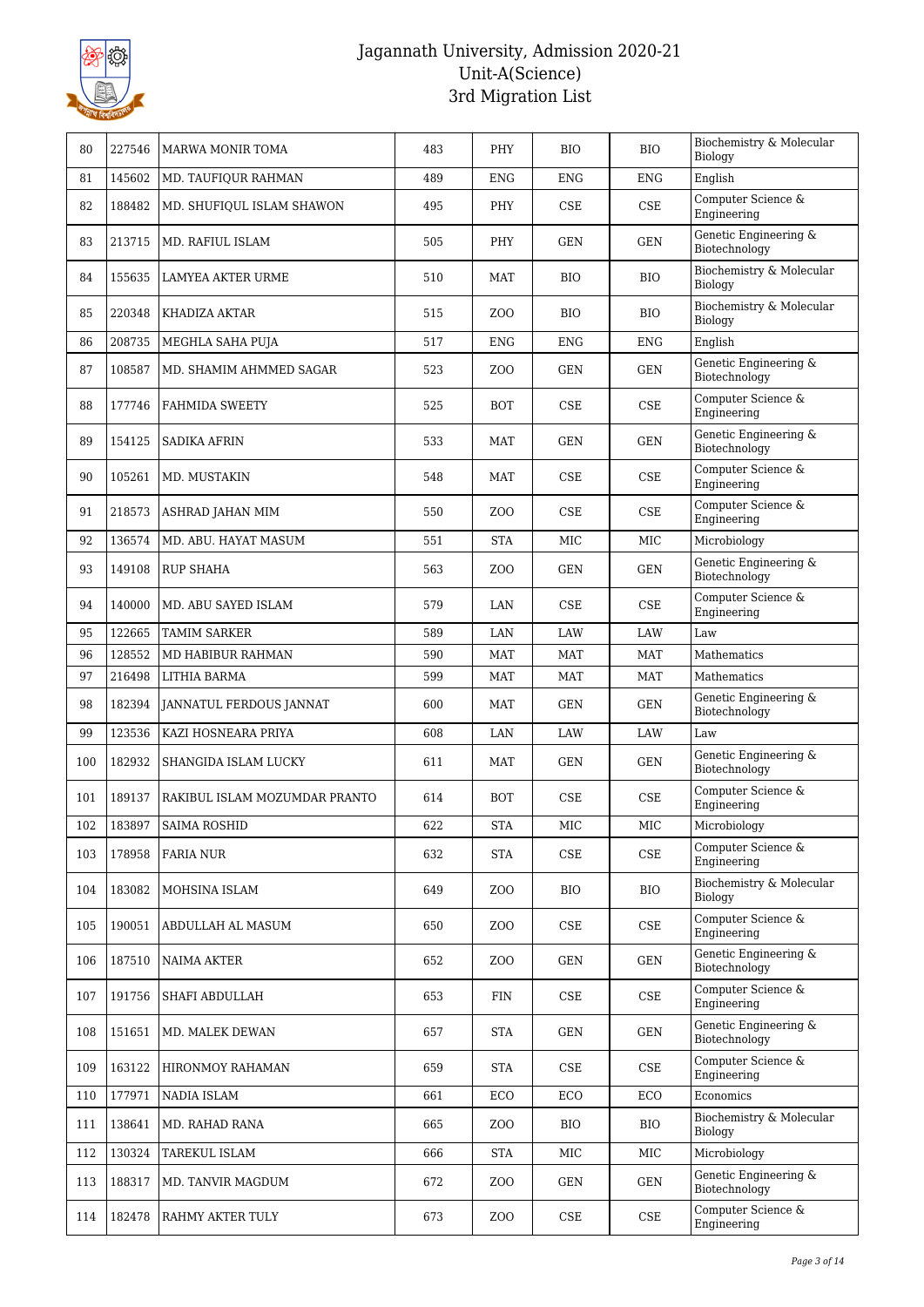

| 115 | 176222 | <b>MD.RIFAT HOSSAIN</b> | 681 | <b>BOT</b>      | <b>MIC</b> | MIC        | Microbiology                           |
|-----|--------|-------------------------|-----|-----------------|------------|------------|----------------------------------------|
| 116 | 149100 | <b>NAZNIN AKTER</b>     | 682 | ZO <sub>O</sub> | <b>PHY</b> | PHY        | Physics                                |
| 117 | 193439 | HAFEZA BHUIYAN LOTA     | 686 | <b>STA</b>      | MIC        | <b>MIC</b> | Microbiology                           |
| 118 | 132809 | MD. ATIKUR RAHAMAN RANA | 690 | ZOO             | <b>GEN</b> | GEN        | Genetic Engineering &<br>Biotechnology |
| 119 | 192906 | MD. FAYSAL              | 692 | ECO             | <b>GEN</b> | GEN        | Genetic Engineering &<br>Biotechnology |
| 120 | 191320 | MD MAGHARUL ISLAM       | 694 | ZO <sub>O</sub> | CSE        | CSE        | Computer Science &<br>Engineering      |
| 121 | 192563 | <b>ABDUL JABBER</b>     | 697 | ZOO             | <b>BIO</b> | <b>BIO</b> | Biochemistry & Molecular<br>Biology    |
| 122 | 156867 | <b>ARIFA AKTER</b>      | 701 | ZOO             | <b>BIO</b> | <b>BIO</b> | Biochemistry & Molecular<br>Biology    |
| 123 | 118653 | <b>SAWDA BEGUM</b>      | 708 | ZO <sub>O</sub> | <b>MIC</b> | MIC        | Microbiology                           |
| 124 | 130548 | NUSRAT JAHAN RIYA       | 712 | ZOO             | MIC        | MIC        | Microbiology                           |
| 125 | 183260 | MONNI AKTER MEEM        | 716 | ZOO             | <b>BIO</b> | <b>BIO</b> | Biochemistry & Molecular<br>Biology    |
| 126 | 183326 | <b>MAHMUDA AFROSE</b>   | 717 | ZO <sub>O</sub> | <b>MIC</b> | <b>MIC</b> | Microbiology                           |
| 127 | 183308 | MITHILA FARZANA         | 718 | ZOO             | <b>GEN</b> | <b>GEN</b> | Genetic Engineering &<br>Biotechnology |
| 128 | 184049 | MOST. SUKHI MON KHATUN  | 726 | ZOO             | <b>BIO</b> | <b>BIO</b> | Biochemistry & Molecular<br>Biology    |
| 129 | 193564 | FARZANA AKTER           | 731 | ECO             | CSE        | CSE        | Computer Science &<br>Engineering      |
| 130 | 184560 | RESHMA KAKOLI           | 732 | ZOO             | CSE        | CSE        | Computer Science &<br>Engineering      |
| 131 | 125380 | M M OLIUL HAMIM         | 733 | GEO             | <b>GEN</b> | GEN        | Genetic Engineering &<br>Biotechnology |
| 132 | 136035 | MD. AMDADUL HAQUE       | 736 | ZOO             | <b>CSE</b> | <b>CSE</b> | Computer Science &<br>Engineering      |
| 133 | 219075 | MOST. AYSHA SIDDIKA     | 738 | ZOO             | MIC        | MIC        | Microbiology                           |
| 134 | 231524 | SHANJIDA AKTER SHANTA   | 740 | <b>BOT</b>      | <b>CSE</b> | CSE        | Computer Science &<br>Engineering      |
| 135 | 191751 | MD. SAJIB AHMED SHIPON  | 746 | ZOO             | <b>GEN</b> | <b>GEN</b> | Genetic Engineering &<br>Biotechnology |
| 136 | 182226 | ANUPAMA SHARMA          | 748 | GEO             | <b>BIO</b> | <b>BIO</b> | Biochemistry & Molecular<br>Biology    |
| 137 | 188119 | MD. AKASH MIA           | 751 | ZOO             | CSE        | CSE        | Computer Science &<br>Engineering      |
| 138 | 219482 | MD. ARIFUZZAMAN         | 757 | ECO             | GEN        | GEN        | Genetic Engineering &<br>Biotechnology |
| 139 | 182843 | <b>JARIFA TASNIM</b>    | 759 | ZOO             | CSE        | CSE        | Computer Science &<br>Engineering      |
| 140 | 139666 | REZAUL KARIM            | 764 | GEO             | GEN        | GEN        | Genetic Engineering &<br>Biotechnology |
| 141 | 189411 | KHANDAKER RAFIUL ISLAM  | 765 | PAd             | CSE        | CSE        | Computer Science &<br>Engineering      |
| 142 | 206136 | FARHAD BIN MOMIN        | 774 | GEO             | CSE        | CSE        | Computer Science &<br>Engineering      |
| 143 | 168876 | MD. RASEL               | 780 | <b>BOT</b>      | <b>GEN</b> | <b>GEN</b> | Genetic Engineering &<br>Biotechnology |
| 144 | 226405 | MD. AL IMRAN            | 781 | AIS             | CSE        | CSE        | Computer Science &<br>Engineering      |
| 145 | 225326 | MD. SHAHRIAR KHAN MILON | 782 | BOT             | GEN        | GEN        | Genetic Engineering &<br>Biotechnology |
| 146 | 191723 | HASANUZZAMAN UCHASH     | 786 | BOT             | MIC        | MIC        | Microbiology                           |
| 147 | 176094 | <b>ADITTA ROY</b>       | 789 | BOT             | MIC        | MIC        | Microbiology                           |
| 148 | 190273 | SABIKUNNAHAR            | 790 | PAd             | CSE        | CSE        | Computer Science &<br>Engineering      |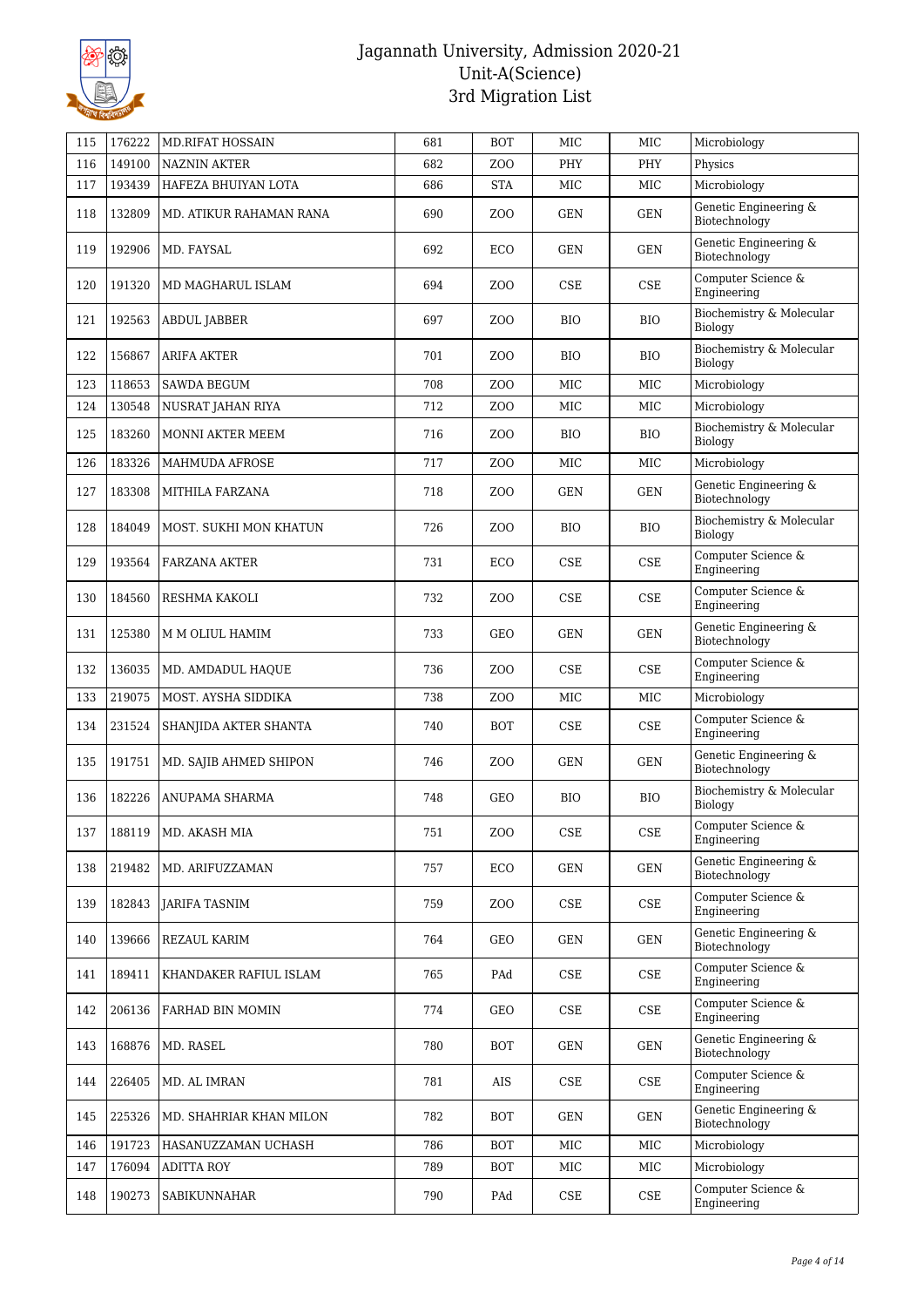

| 149 | 182316 | <b>NAFISA TASNIM</b>           | 795 | <b>GEO</b> | <b>GEN</b> | <b>GEN</b> | Genetic Engineering &<br>Biotechnology     |
|-----|--------|--------------------------------|-----|------------|------------|------------|--------------------------------------------|
| 150 | 188065 | SADMAN FAGUN SAD               | 796 | <b>BOT</b> | <b>MIC</b> | <b>MIC</b> | Microbiology                               |
| 151 | 204529 | CHANDRIMA CHOWDHURY            | 800 | <b>BOT</b> | <b>CSE</b> | CSE        | Computer Science &<br>Engineering          |
| 152 | 111698 | MST. JANNATUL FERDOUS          | 804 | PSY        | <b>GEN</b> | GEN        | Genetic Engineering &<br>Biotechnology     |
| 153 | 231270 | ZANNATUL BAKIA PINE            | 806 | <b>BOT</b> | <b>BIO</b> | <b>BIO</b> | Biochemistry & Molecular<br>Biology        |
| 154 | 183092 | LAMIA ISLAM                    | 807 | <b>BOT</b> | <b>CSE</b> | <b>GEN</b> | Genetic Engineering &<br>Biotechnology     |
| 155 | 112936 | MD. BADHON MAHMUD              | 809 | <b>BOT</b> | <b>BOT</b> | <b>BOT</b> | Botany                                     |
| 156 | 183762 | <b>SUMAIA AKTER</b>            | 813 | PAd        | PHY        | PHY        | Physics                                    |
| 157 | 206366 | MAHIDUL ISLAM                  | 816 | <b>AIS</b> | <b>CSE</b> | <b>CSE</b> | Computer Science &<br>Engineering          |
| 158 | 186963 | ANUSHKA BHATTACHARJEE          | 817 | <b>BOT</b> | MIC        | MIC        | Microbiology                               |
| 159 | 188248 | <b>SAJEDA AKTERY</b>           | 819 | <b>BOT</b> | <b>CSE</b> | <b>CSE</b> | Computer Science $\&$<br>Engineering       |
| 160 | 113315 | MD. ZESSAN UDDIN               | 821 | <b>BOT</b> | <b>CSE</b> | <b>CSE</b> | Computer Science &<br>Engineering          |
| 161 | 211543 | <b>SHADHIN BISWAS</b>          | 830 | <b>BOT</b> | <b>MAT</b> | <b>MAT</b> | <b>Mathematics</b>                         |
| 162 | 111273 | ASASH SARKER PRANTA            | 831 | <b>BOT</b> | MIC        | <b>CSE</b> | Computer Science &<br>Engineering          |
| 163 | 181900 | MAJIBUR RAHMAN SARKER          | 834 | <b>FIN</b> | <b>BIO</b> | CSE        | Computer Science &<br>Engineering          |
| 164 | 182351 | <b>JANNATUL FERDOUS MAHIMA</b> | 839 | <b>BOT</b> | <b>MIC</b> | <b>MIC</b> | Microbiology                               |
| 165 | 231214 | <b>NISHAT SALSABIL</b>         | 846 | ECO        | LAW        | LAW        | Law                                        |
| 166 | 213053 | MD. RUBAYED HASAN ANIK         | 858 | <b>GEO</b> | MIC        | MIC        | Microbiology                               |
| 167 | 192546 | SYED ISMEAD HOSSAIN RAZIN      | 859 | <b>FIN</b> | MIC        | MIC        | Microbiology                               |
| 168 | 113405 | PARVEZ AHMED                   | 864 | <b>PSY</b> | <b>BIO</b> | <b>BIO</b> | Computer Science &<br>Engineering          |
| 169 | 147096 | MD. SUMON MIA                  | 866 | POS        | LAW        | LAW        | Law                                        |
| 170 | 199182 | TAHMIDUL ISLAM                 | 869 | ECO        | MIC        | MIC        | Computer Science &<br>Engineering          |
| 171 | 225544 | <b>MASUM BILLAH</b>            | 876 | ECO        | MIC        | MIC        | Computer Science &<br>Engineering          |
| 172 | 165233 | <b>MOST. ROKAIYA AKTER</b>     | 881 | <b>GEO</b> | <b>GEO</b> | <b>GEO</b> | Geography & Environment                    |
| 173 | 211341 | <b>JEWEL HOSSAIN</b>           | 884 | MKT        | <b>BIO</b> | <b>BIO</b> | Biochemistry & Molecular<br><b>Biology</b> |
| 174 | 215358 | FARZANA AKTER HIRA             | 900 | MKT        | <b>MAT</b> | <b>MAT</b> | Mathematics                                |
| 175 | 182792 | SUMAIYA AKTER TISHA            | 904 | MKT        | <b>BIO</b> | <b>BIO</b> | Biochemistry & Molecular<br><b>Biology</b> |
| 176 | 182864 | SHARMIN JAHAN SHORMI           | 906 | POS        | <b>BIO</b> | <b>BIO</b> | Biochemistry & Molecular<br>Biology        |
| 177 | 182971 | TANJENA SULTANA MIM            | 907 | <b>PSY</b> | PSY        | <b>PSY</b> | Psychology                                 |
| 178 | 189742 | MRINMOY DEWAN SEMANTA          | 915 | ANT        | <b>BIO</b> | <b>BIO</b> | Biochemistry & Molecular<br><b>Biology</b> |
| 179 | 200656 | MD. SAMIUL ISLAM               | 927 | <b>PSY</b> | <b>BIO</b> | <b>BIO</b> | Biochemistry & Molecular<br>Biology        |
| 180 | 184739 | <b>ANISHA AKTER</b>            | 933 | <b>PSY</b> | <b>BIO</b> | <b>BIO</b> | Biochemistry & Molecular<br>Biology        |
| 181 | 134774 | TAJKIA JAHAN TAJ               | 937 | GEO        | <b>BIO</b> | <b>BIO</b> | Biochemistry & Molecular<br>Biology        |
| 182 | 129427 | <b>ARKA BISWAS</b>             | 941 | GEO        | MIC        | MIC        | Microbiology                               |
| 183 | 152388 | MD. ASHRAFUL ALAM              | 943 | MGT        | <b>BIO</b> | <b>BIO</b> | Biochemistry & Molecular<br>Biology        |
| 184 | 188244 | MD. IMRAN HOSSAIN              | 948 | GEO        | <b>BIO</b> | <b>BIO</b> | Biochemistry & Molecular<br>Biology        |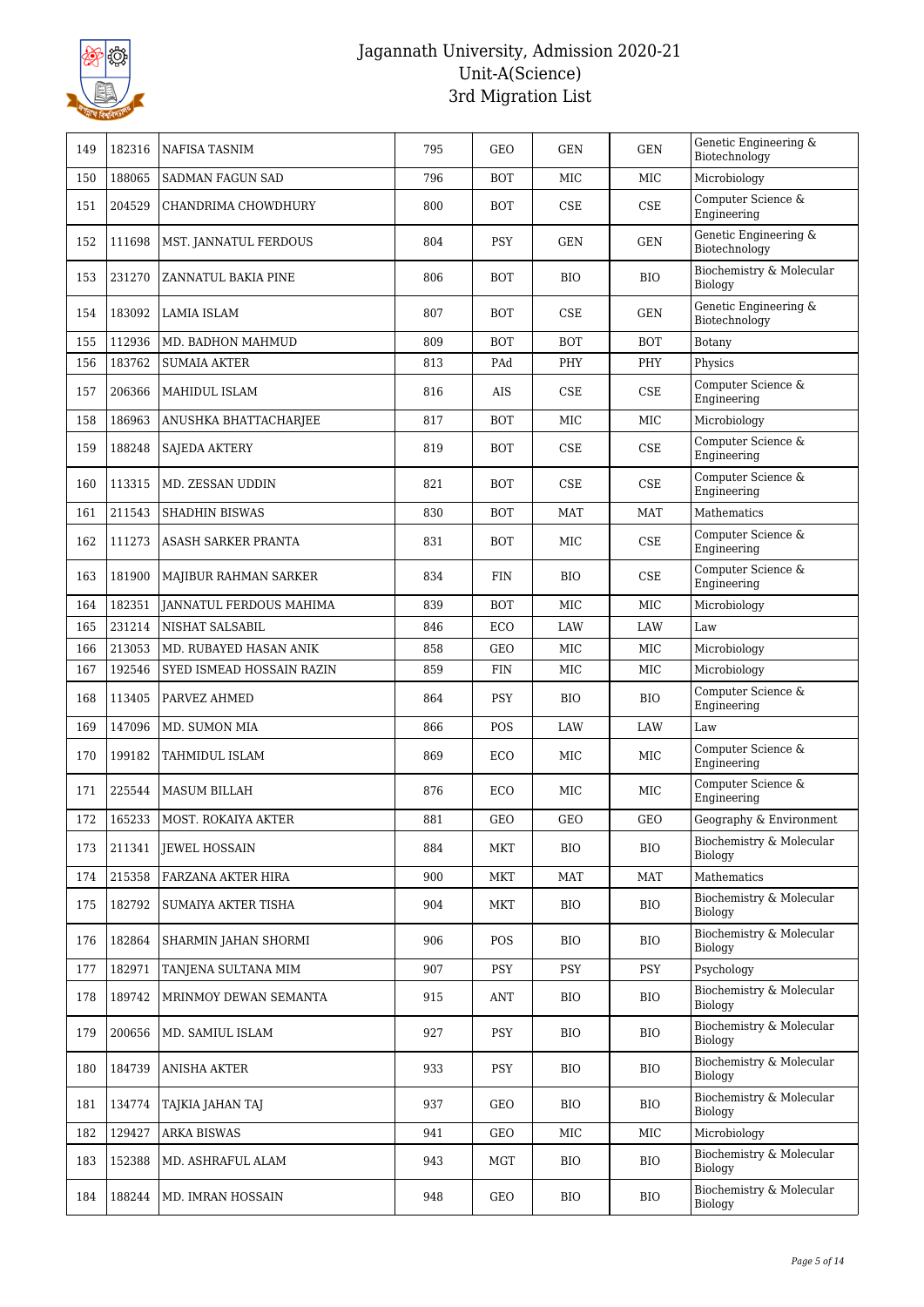

| 185 | 131758 | MD. SADMAN SAKIB          | 951  | <b>PSY</b> | MIC             | <b>BIO</b>   | Biochemistry & Molecular<br>Biology         |
|-----|--------|---------------------------|------|------------|-----------------|--------------|---------------------------------------------|
| 186 | 100723 | ARPITA NANDY PURBA        | 960  | GEO        | MIC             | <b>BIO</b>   | Biochemistry & Molecular<br>Biology         |
| 187 | 134652 | MOST. TAZKIA MOSTARIN     | 968  | GEO        | MIC             | <b>BIO</b>   | Biochemistry & Molecular<br>Biology         |
| 188 | 185165 | <b>BABLY AKTER</b>        | 972  | <b>GEO</b> | <b>MIC</b>      | MIC          | Microbiology                                |
| 189 | 111439 | SHEIKH MEHEDI HASAN       | 973  | GEO        | <b>CHE</b>      | CHE          | Biochemistry & Molecular<br>Biology         |
| 190 | 222127 | HOSSAIN MOHAMMAD TAHSIN   | 977  | <b>GEO</b> | MIC             | MIC          | Microbiology                                |
| 191 | 191670 | MD. YUSUF HASAN           | 981  | IS         | PHY             | PHY          | Physics                                     |
| 192 | 203188 | MD. BAYAZID SARKAR BIJOY  | 985  | <b>GEO</b> | MIC             | MIC          | Biochemistry & Molecular<br><b>Biology</b>  |
| 193 | 171840 | MD. SIAM SARDER           | 986  | <b>PSY</b> | <b>PSY</b>      | <b>PSY</b>   | Psychology                                  |
| 194 | 219410 | MOST. ZINNATI SIDDIKA     | 990  | IER        | MIC             | MIC          | Microbiology                                |
| 195 | 156223 | MITHILA SARWAR            | 992  | IER        | MIC             | MIC          | Microbiology                                |
| 196 | 186045 | SAYEEDA BINTE FARID       | 993  | IER        | IER             | IER          | Institute of Education and<br>Research(IER) |
| 197 | 204092 | SWARNALI CHANDA PIYA      | 1001 | IER        | MIC             | MIC          | Microbiology                                |
| 198 | 182657 | <b>SHARIMA TUSTY</b>      | 1006 | <b>PSY</b> | <b>MAT</b>      | MAT          | Biochemistry & Molecular<br>Biology         |
| 199 | 112953 | MD. ABDULLAH AL KAFEE     | 1008 | <b>PSY</b> | MIC             | MIC          | Biochemistry & Molecular<br>Biology         |
| 200 | 108325 | RAFIDUL ISLAM             | 1011 | PSY        | MIC             | MIC          | Microbiology                                |
| 201 | 215619 | MST. KHADIJA KHATUN       | 1013 | POS        | MIC             | MIC          | Microbiology                                |
| 202 | 152329 | MUHAMMAD JUBAYER MAKKI    | 1014 | <b>PSY</b> | MIC             | MIC          | Microbiology                                |
| 203 | 197507 | MD. RAKIB ISLAM           | 1017 | <b>AIS</b> | MIC             | MIC          | Microbiology                                |
| 204 | 191626 | MD. MOHTASIM BILLAH       | 1023 | PSY        | MIC             | $_{\rm MIC}$ | Microbiology                                |
| 205 | 193702 | FARJANA BILLAL NEHA       | 1024 | AIS        | MIC             | MIC          | Microbiology                                |
| 206 | 217341 | MOST. MOTTAKINA KHATUN    | 1026 | POS        | LAW             | LAW          | Law                                         |
| 207 | 191636 | MOHAMMAD ALI              | 1027 | <b>BAN</b> | <b>MAT</b>      | <b>MAT</b>   | Mathematics                                 |
| 208 | 163579 | <b>TUHFA</b>              | 1036 | PSY        | PHY             | MIC          | Microbiology                                |
| 209 | 197878 | MD. ARAFAT SHEIKH         | 1037 | PSY        | LAW             | <b>LAW</b>   | Law                                         |
| 210 | 187362 | <b>MARIUM</b>             | 1038 | <b>PSY</b> | ZO <sub>O</sub> | MIC          | Microbiology                                |
| 211 | 153284 | <b>AFRA ANJUM HOSSAIN</b> | 1057 | <b>PSY</b> | <b>CHE</b>      | MIC          | Microbiology                                |
| 212 | 172755 | MD. OMAR FARUK TALUKDER   | 1059 | PHI        | LAW             | $_{\rm MIC}$ | Microbiology                                |
| 213 | 189324 | MD. HASIBUR RAHMAN RATUL  | 1066 | PSY        | CHE             | MIC          | Microbiology                                |
| 214 | 182956 | ROMANA RASHID AIYDI       | 1068 | <b>PSY</b> | ZO <sub>O</sub> | MIC          | Microbiology                                |
| 215 | 178668 | NUSRAT HUMAYRA SUCHONA    | 1073 | <b>MGT</b> | <b>ENG</b>      | <b>ENG</b>   | English                                     |
| 216 | 174985 | MD. ASRAFUL ISLAM         | 1077 | BAN        | <b>ENG</b>      | <b>ENG</b>   | English                                     |
| 217 | 111134 | MAHFUZUR RAHMAN FAHIM     | 1084 | <b>MGT</b> | ECO             | ECO          | Microbiology                                |
| 218 | 191051 | <b>AMIR HOSSAIN</b>       | 1085 | BAN        | ZO <sub>O</sub> | ZOO          | Microbiology                                |
| 219 | 143765 | MD. MEHEDI HASAN          | 1094 | SOC        | CHE             | CHE          | Microbiology                                |
| 220 | 140448 | SANAD CHANDRA RAY.        | 1095 | HIS        | LAW             | LAW          | Law                                         |
| 221 | 103492 | MD. AL IMRAN              | 1100 | ANT        | <b>STA</b>      | <b>STA</b>   | Microbiology                                |
| 222 | 167165 | MD. JUNAYED ISLAM         | 1107 | HIS        | CHE             | CHE          | Chemistry                                   |
| 223 | 203475 | NAFISA TABASSUM           | 1112 | SOC        | LAW             | LAW          | Law                                         |
| 224 | 102424 | MD. ANIK AHAMED           | 1123 | SW         | CHE             | CHE          | Chemistry                                   |
| 225 | 193334 | <b>HASNA HENA JOTI</b>    | 1135 | PHI        | PHY             | PHY          | Physics                                     |
| 226 | 111866 | TRISHNA BISWAS            | 1139 | IHC        | LAW             | LAW          | Law                                         |
| 227 | 102787 | ANANTA KUMAR SARKER       | 1140 | PHI        | CHE             | CHE          | Chemistry                                   |
| 228 | 185417 | SHEIKH FOYZUNNESA AKTER   | 1147 | IS         | CHE             | CHE          | Chemistry                                   |
| 229 | 206097 | ASHIKUL ISLAM             | 1151 | PHI        | <b>STA</b>      | <b>STA</b>   | <b>Statistics</b>                           |
| 230 | 224549 | <b>BODRUDDUZA</b>         | 1156 |            | CHE             | CHE          | Chemistry                                   |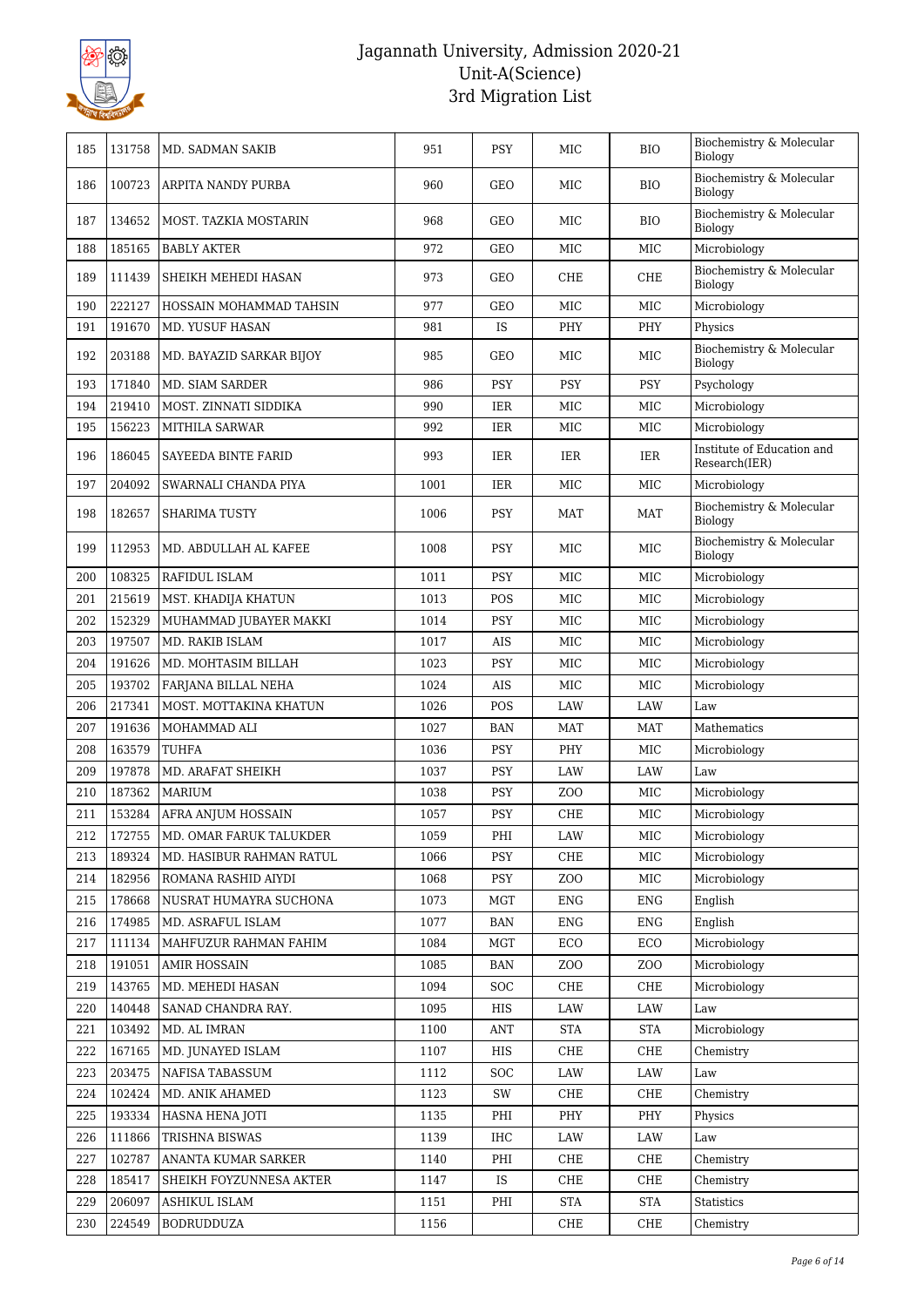

| 231        | 102136           | <b>ROBAYAT NAHAR</b>             | 1158         | CHE                       | CHE               | Chemistry              |
|------------|------------------|----------------------------------|--------------|---------------------------|-------------------|------------------------|
| 232        | 220756           | RAMJAN ALI KHA                   | 1159         | CHE                       | ${\rm CHE}$       | Chemistry              |
| 233        | 102208           | TASRIFA AKTER TONNEY             | 1160         | <b>BOT</b>                | <b>BOT</b>        | Botany                 |
| 234        | 170910           | SUPRIA DAY BRISHTY               | 1162         | ZOO                       | Z <sub>O</sub> O  | Zoology                |
| 235        | 141189           | <b>SABIKUNNAHER</b>              | 1163         | LAW                       | LAW               | Law                    |
| 236        | 192611           | NAHIDUL ISLAM TASIN              | 1167         | CHE                       | CHE               | Chemistry              |
| 237        | 124396           | HUMAIYARA SADIYA                 | 1169         | ZO <sub>O</sub>           | ZOO               | Zoology                |
| 238        | 104954           | MAHABUBUR RAHMAN                 | 1173         | CHE                       | CHE               | Chemistry              |
| 239        | 182295           | <b>NUSRAT JAHAN</b>              | 1179         | CHE                       | ${\rm CHE}$       | Chemistry              |
| 240        | 174718           | SATHIL AHAMMED SHARUP            | 1180         | MAT                       | <b>MAT</b>        | Mathematics            |
| 241        | 182411           | FATEMA TUJ JOHORA FARIHA         | 1185         | CHE                       | CHE               | Chemistry              |
| 242        | 153609           | <b>AYSHA AKTER</b>               | 1192         | CHE                       | ${\rm CHE}$       | Chemistry              |
| 243        | 124175           | REHENA PERVIN                    | 1194         | CHE                       | CHE               | Chemistry              |
| 244        | 153695           | ANISA BINTE HASNAT               | 1195         | ECO                       | ECO               | Economics              |
| 245        | 153706           | <b>SADIA AFRIN BADHON</b>        | 1198         | <b>ENG</b>                | <b>ENG</b>        | English                |
| 246        | 189196           | NUR MOHAMMAD IFTY                | 1200         | <b>MKT</b>                | <b>MKT</b>        | Marketing              |
| 247        | 210458           | MD. RAKIB HUSAIN                 | 1209         | ZOO                       | ZOO               | Zoology                |
| 248        | 189859           | MD. SPONDON SARWAR               | 1210         | ECO                       | ECO               | Economics              |
| 249        | 184294           | <b>SUMONA AKTHER</b>             | 1212         | CHE                       | ${\rm CHE}$       | Chemistry              |
| 250        | 155205           | SANJIDA FERDOUSI DOLA            | 1217         | ZOO                       | ZOO               | Zoology                |
| 251        | 203171           | MD. ABDUL AUWAL                  | 1220         | CHE                       | CHE               | Chemistry              |
| 252        | 110897           | <b>RAFI JAKIR</b>                | 1221         | ZOO                       | ZOO               | Zoology                |
| 253        | 157779           | <b>MARIA AFRIN ANIKA</b>         | 1223         | CHE                       | CHE               | Chemistry              |
| 254        | 140446           | <b>SHAMIM ISLAM</b>              | 1225         | MAT                       | <b>MAT</b>        | Mathematics            |
| 255        | 137356           | MD. SAJJAD HOSSAIN               | 1226         | <b>MAT</b>                | MAT               | Mathematics            |
| 256        | 115113           | PAPPU MONDOL                     | 1234         | <b>MAT</b>                | <b>MAT</b>        | Mathematics            |
| 257        | 211041           | FORHAD REZA                      | 1236         | <b>MAT</b>                | <b>MAT</b>        | Mathematics            |
| 258        | 127400           | MD. RAHUL HOSSEN                 | 1239         | LAW                       | LAW               | Law                    |
| 259        | 208925           | SYEDA HUMYRA SIDDIKA             | 1248         | MAT                       | MAT               | Mathematics            |
|            | 188574           | MD. ARIFUR RAHMAN ARIF           | 1252         | <b>STA</b>                | <b>STA</b>        | <b>Statistics</b>      |
|            |                  |                                  |              |                           |                   |                        |
| 260        |                  |                                  |              |                           |                   |                        |
| 261        | 173055           | MD. FAHMID NAFIZ                 | 1255         | CHE                       | ${\rm CHE}$       | Chemistry              |
| 262        | 153918           | FATEMA HABIB MAHIMA              | 1256         | ZOO                       | ZO <sub>O</sub>   | Zoology                |
| 263        | 170068           | TAMANNA TABASSUM                 | 1261         | CHE                       | CHE               | Chemistry              |
| 264        | 204024           | ANIKA JAHAN RAKHI                | 1266         | CHE                       | ${\rm CHE}$       | Chemistry              |
| 265        | 186415           | <b>JINAT ARA RABEYA</b>          | 1268         | LAW                       | LAW               | Law                    |
| 266        | 227155           | NURUNNAHAR TISHA                 | 1269         | CHE                       | CHE               | Chemistry              |
| 267        | 137957           | MD. MOTAKABBIR                   | 1273         | LAW                       | LAW               | Law                    |
| 268        | 191524           | <b>HEMAL DAS</b>                 | 1279         | CHE                       | CHE               | Chemistry              |
| 269        | 136551           | MD. MAMUN RAHMAN.                | 1281         | CHE                       | CHE               | Chemistry              |
| 270        | 165575           | <b>BRISTI AKTAR</b>              | 1284         | ZOO                       | ZOO               | Zoology                |
| 271        | 163874           | FOYSOL MAHMUD                    | 1291         | LAW                       | LAW               | Law                    |
| 272        | 114259           | MD. DIPU HOSSAIN                 | 1293         | <b>MAT</b>                | <b>MAT</b>        | Mathematics            |
| 273        | 206241           | MD. MOIN RAHMAN                  | 1295         | CHE                       | CHE               | Chemistry              |
| 274        | 194193           | RIMPA RANI DEY                   | 1297         | <b>STA</b>                | <b>STA</b>        | Statistics             |
| 275        | 170013           | MD. RAKIBUL ISLAM                | 1299         | <b>MAT</b>                | CHE               | Chemistry              |
| 276        | 157444           | MD. ABDULLAH AL ABIR             | 1305         | PHY                       | CHE               | Chemistry              |
| 277        | 186470           | MAHJABIN MOMO                    | 1309         | ENG                       | <b>ENG</b>        | English                |
| 278        | 102994           | MD. SABBIR HOSSAIN ALVE          | 1316         | <b>BOT</b>                | <b>BOT</b>        | Botany                 |
| 279        | 210330           | RAKIBUL ISLAM                    | 1323         | <b>STA</b>                | CHE               | Chemistry              |
| 280<br>281 | 156156<br>183237 | SHYRA HAQUE<br>SUMAIYA ISLAM MIM | 1324<br>1326 | ${\rm FIN}$<br><b>MAT</b> | FIN<br><b>MAT</b> | Finance<br>Mathematics |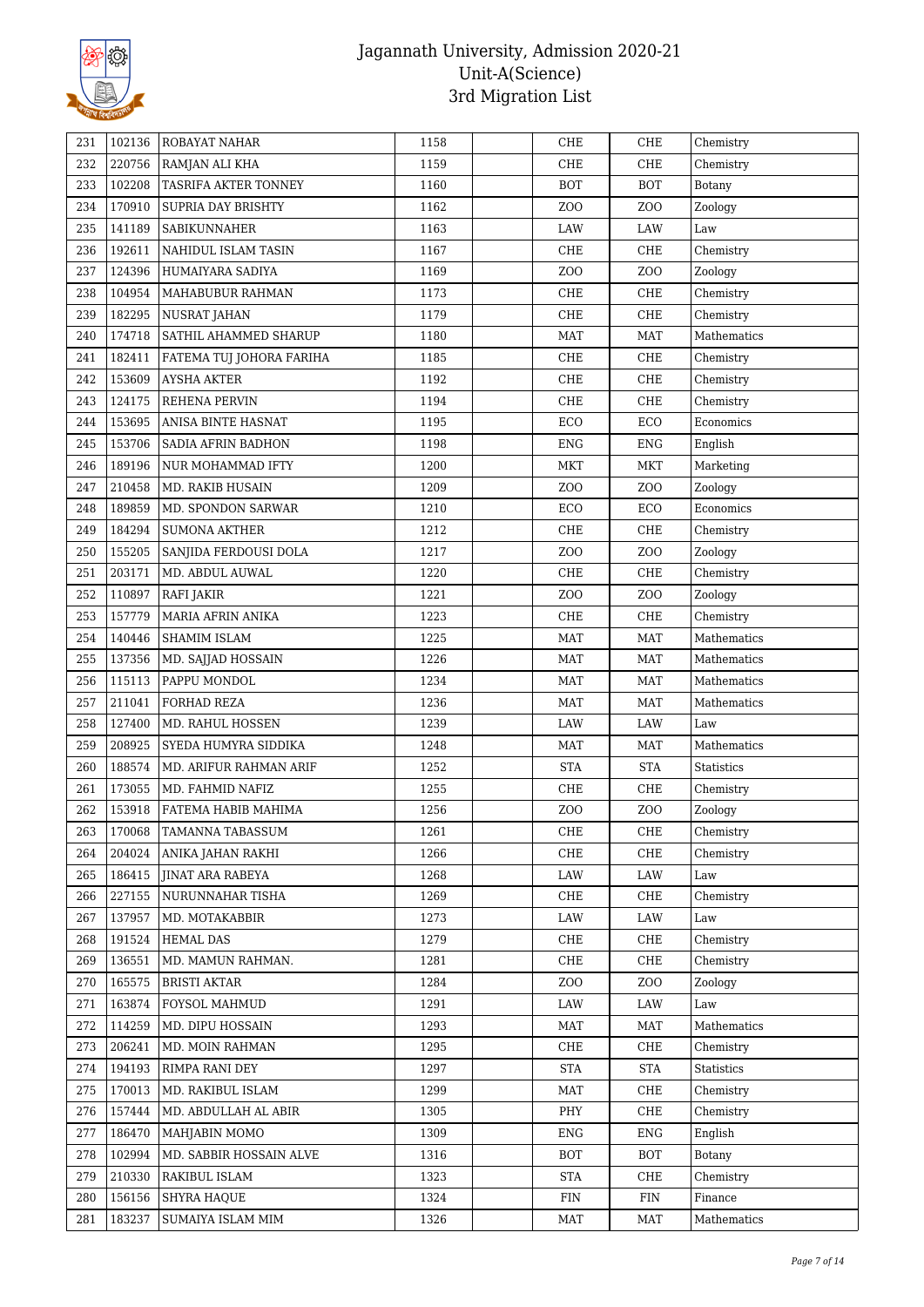

| 282 | 184036 | <b>SHRABONI SEN</b>    | 1335 | <b>BOT</b>      | <b>BOT</b>       | Botany                  |
|-----|--------|------------------------|------|-----------------|------------------|-------------------------|
| 283 | 224241 | MD. NAYEM HOSSEN SAGOR | 1341 | PHY             | CHE              | Chemistry               |
| 284 | 197412 | AL THAMASUL ISLAM      | 1342 | <b>ENG</b>      | <b>ENG</b>       | English                 |
| 285 | 227346 | <b>SWAPNA RANI ROY</b> | 1345 | <b>MAT</b>      | <b>MAT</b>       | Mathematics             |
| 286 | 186103 | <b>EVA AKTER</b>       | 1346 | PHY             | ${\rm CHE}$      | Chemistry               |
| 287 | 111507 | MD. ASHRAF UDDIN       | 1355 | PHY             | PHY              | Physics                 |
| 288 | 128638 | MD. SHAKIL MIAH        | 1357 | <b>STA</b>      | CHE              | Chemistry               |
| 289 | 173081 | AHTASHAMUL HAQUE       | 1358 | <b>BOT</b>      | ${\rm CHE}$      | Chemistry               |
| 290 | 199828 | MD. NUR ALOM MIAH      | 1360 | ZO <sub>O</sub> | Z <sub>O</sub> O | Zoology                 |
| 291 | 185536 | RESMA AKTER            | 1362 | PHY             | CHE              | Chemistry               |
| 292 | 208581 | FARIA SULTANA REYA     | 1371 | MAT             | MAT              | Mathematics             |
| 293 | 153258 | SHAIRA NAZIA SAMIHA    | 1376 | <b>GEO</b>      | GEO              | Geography & Environment |
| 294 | 153757 | SANJIDA ISLAM SINTHIA  | 1383 | PHY             | CHE              | Chemistry               |
| 295 | 113268 | FIROZ MAHMUD SHAMIM    | 1390 | PHY             | ${\rm CHE}$      | Chemistry               |
| 296 | 183394 | TANUKA TASEEN          | 1393 | PHY             | PHY              | Physics                 |
| 297 | 183542 | MABINA AKTER           | 1398 | PHY             | PHY              | Physics                 |
| 298 | 102818 | <b>FAZLY RABBI</b>     | 1402 | PHY             | CHE              | Chemistry               |
| 299 | 183808 | AFROJA SULTANA LAMIYA  | 1405 | ZO <sub>O</sub> | Z <sub>0</sub>   | Zoology                 |
| 300 | 220364 | TAMANNA ISLAM MOURIN   | 1407 | PHY             | CHE              | Chemistry               |
| 301 | 123923 | NADIRA HOSSAIN MIM     | 1410 | LAN             | LAW              | Law                     |
| 302 | 136240 | <b>JOYANTA ROY</b>     | 1411 | ZOO             | ZO <sub>O</sub>  | Zoology                 |
| 303 | 181446 | <b>SHAKIB MAHMUD</b>   | 1413 | PHY             | PHY              | Physics                 |
| 304 | 124580 | HUMAYRA AKTER          | 1415 | ZOO             | ZO <sub>O</sub>  | Zoology                 |
| 305 | 135776 | AFRIA FARJANA RITU     | 1416 | PHY             | LAW              | Law                     |
| 306 | 193661 | BRISTY RANI SUTRADHAR  | 1418 | <b>STA</b>      | CHE              | Chemistry               |
| 307 | 195019 | <b>SITHI AKTER</b>     | 1419 | <b>MAT</b>      | ${\rm CHE}$      | Chemistry               |
| 308 | 224262 | MD. ABU BAKAR SIDDIQUE | 1421 | PHY             | CHE              | Chemistry               |
| 309 | 184792 | JOYA RANI SARKER       | 1422 | ZO <sub>O</sub> | Z <sub>0</sub>   | Zoology                 |
| 310 | 177314 | MD. PALASH             | 1425 | <b>STA</b>      | CHE              | Chemistry               |
| 311 | 102116 | <b>RUPA DEBNATH</b>    | 1428 | PHY             | CHE              | Chemistry               |
| 312 | 105213 | MD. AL-AMIN            | 1430 | <b>MAT</b>      | CHE              | Chemistry               |
| 313 | 104810 | AL-MOSTAFA             | 1433 | PHY             | PHY              | Physics                 |
| 314 | 111351 | <b>ASHIKUR RAHMAN</b>  | 1437 | MAT             | CHE              | Chemistry               |
| 315 | 226822 | PROTIK SAHA            | 1438 | ZOO             | ZO <sub>O</sub>  | Zoology                 |
| 316 | 157336 | TARIQ-UR-RAHMAN TANEEM | 1447 | <b>MAT</b>      | <b>MAT</b>       | Mathematics             |
| 317 | 193122 | MESHKAT BINTAY AHSAN   | 1449 | PSY             | PSY              | Psychology              |
| 318 | 150548 | <b>SOURAV DAS</b>      | 1450 | <b>STA</b>      | CHE              | Chemistry               |
| 319 | 153355 | SUMAIYA ISLAM          | 1454 | <b>MAT</b>      | MAT              | Mathematics             |
| 320 | 151486 | MD. RAKIBUL ISLAM SIAM | 1455 | ZO <sub>O</sub> | ZOO              | Zoology                 |
| 321 | 188752 | SAFKAT ISLAM NILOY     | 1462 | PHY             | PHY              | Physics                 |
| 322 | 153684 | TASNEEM JAHAN RESHA    | 1466 | <b>ENG</b>      | <b>ENG</b>       | English                 |
| 323 | 103042 | MD. TANJIMUL RIFAT     | 1467 | ANT             | CHE              | Chemistry               |
| 324 | 165405 | MST. NAZMUNNAHAR       | 1468 | ZOO             | ZOO              | Zoology                 |
| 325 | 153857 | FATEMATUZ ZOHRA AKHI   | 1469 | ZOO             | ZO <sub>O</sub>  | Zoology                 |
| 326 | 182980 | JANNATUL FERDOUS MIM   | 1471 | PSY             | PHY              | Physics                 |
| 327 | 104029 | MD.ARAFAT              | 1472 | <b>STA</b>      | PHY              | Physics                 |
| 328 | 189618 | MASHFUKUR RAHMAN       | 1476 | <b>STA</b>      | <b>STA</b>       | Statistics              |
| 329 | 154185 | BARBARA SNEHA GOMES    | 1477 | GEO             | GEO              | Geography & Environment |
| 330 | 157858 | MST. FATEMA-TUJ-JOHRA  | 1479 | ZOO             | CHE              | Chemistry               |
| 331 | 183835 | ZARIN TASNIM AUDITY    | 1484 | GEO             | GEO              | Geography & Environment |
| 332 | 126646 | MD SAIDUR RAHMAN       | 1492 | MAT             | MAT              | Mathematics             |
|     |        |                        |      |                 |                  |                         |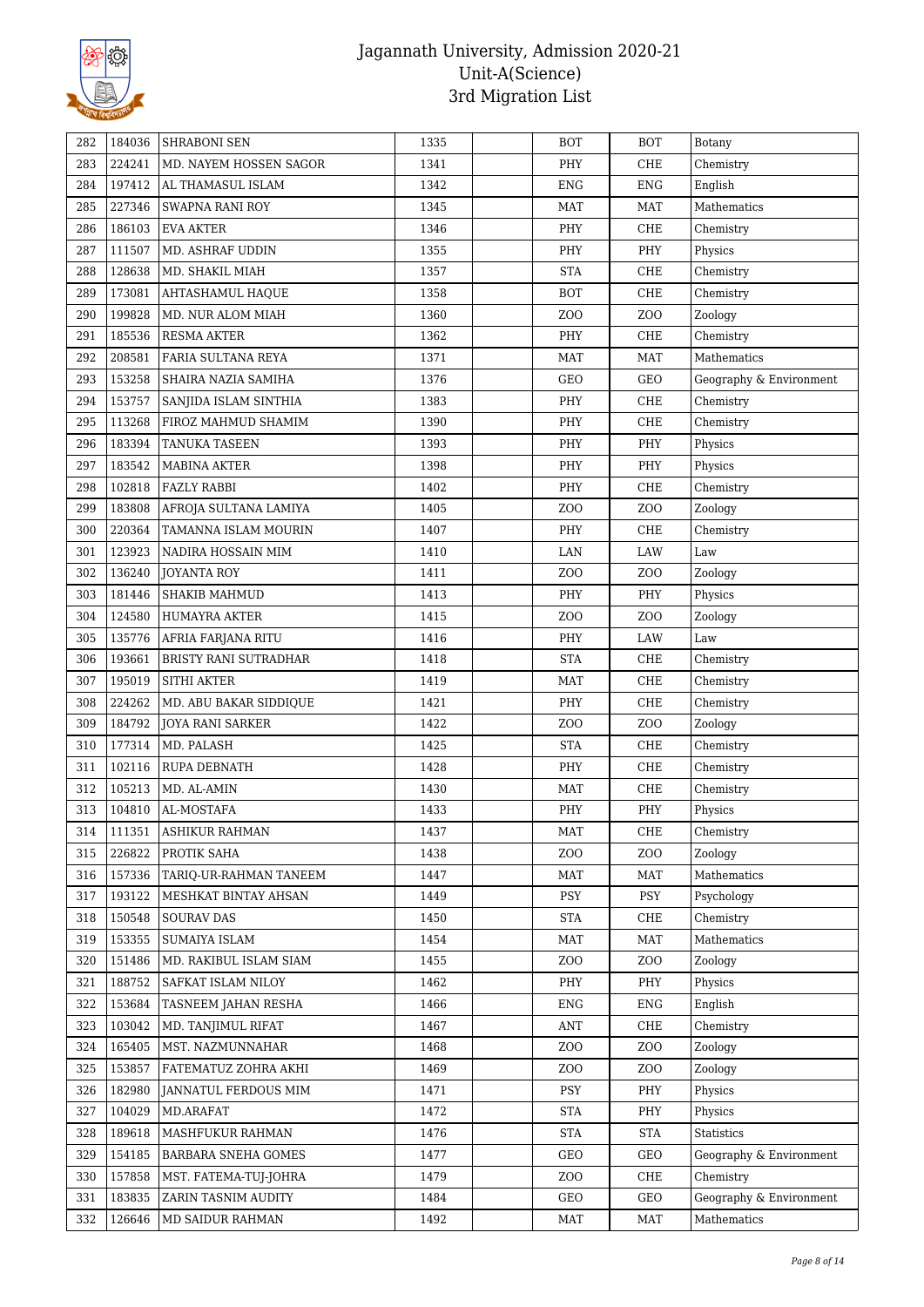

| 333 | 177907 | FARIHA MUBASHERA           | 1494 | MAT              | CHE                  | Chemistry   |
|-----|--------|----------------------------|------|------------------|----------------------|-------------|
| 334 | 186431 | AYESHA SIDDIKA BINTE AYUB  | 1500 | PSY              | PSY                  | Psychology  |
| 335 | 157268 | AYESHA SIDDIKA             | 1503 | MAT              | CHE                  | Chemistry   |
| 336 | 122586 | IFTEKARUL ISLAM IFTY       | 1506 | MAT              | CHE                  | Chemistry   |
| 337 | 207317 | MD. MAZHARUL ISLAM         | 1511 | <b>STA</b>       | CHE                  | Chemistry   |
| 338 | 152375 | ABUL HASNAT HRIDOY         | 1532 | <b>MAT</b>       | <b>MAT</b>           | Mathematics |
| 339 | 182764 | NABILA TABASSUM            | 1533 | FIN              | CHE                  | Chemistry   |
| 340 | 219661 | MD. AHASAN HABIB DOLON     | 1539 | PSY              | CHE                  | Chemistry   |
| 341 | 123269 | SAIFULLAH MOHAMMED SABBIR  | 1541 | MCJ              | LAW                  | Law         |
| 342 | 131459 | <b>LABONI AKTHER</b>       | 1547 | BOT              | <b>BOT</b>           | Botany      |
| 343 | 186069 | <b>AFRIN JAHAN</b>         | 1550 | Z <sub>0</sub>   | CHE                  | Chemistry   |
| 344 | 141008 | RAZIA SULTANA              | 1553 | Z <sub>O</sub> O | CHE                  | Chemistry   |
| 345 | 211033 | <b>SAZAL BISWAS</b>        | 1557 | <b>STA</b>       | CHE                  | Chemistry   |
| 346 | 132297 | <b>ASHIK FOYSAL</b>        | 1561 | <b>BOT</b>       | CHE                  | Chemistry   |
| 347 | 206197 | TASMIA AZAD MAHIN          | 1562 | <b>STA</b>       | CHE                  | Chemistry   |
| 348 | 193006 | SABYASACHI DHALI RUDRA     | 1563 | <b>STA</b>       | <b>ENG</b>           | English     |
| 349 | 231450 | MARIA ANJUM NAIMA          | 1564 | <b>PSY</b>       | PSY                  | Psychology  |
| 350 | 179046 | <b>FARHANA EASMIN</b>      | 1565 | <b>STA</b>       | CHE                  | Chemistry   |
| 351 | 180032 | JAHEDUL HOQ                | 1567 | BOT              | <b>BOT</b>           | Botany      |
| 352 | 113832 | SHAHRIAR AHAMMED           | 1574 | <b>BOT</b>       | CHE                  | Chemistry   |
| 353 | 213593 | MD. OMAR FARUK             | 1580 | <b>STA</b>       | CHE                  | Chemistry   |
| 354 | 122510 | MD. TUSHER EMRAN           | 1582 | <b>STA</b>       | CHE                  | Chemistry   |
| 355 | 147395 | SOBURUL ISLAM              | 1590 | <b>STA</b>       | <b>STA</b>           | Statistics  |
| 356 | 135668 | MOST. FARIYA ISLAM ANY     | 1592 | GEO              | CHE                  | Chemistry   |
| 357 | 129699 | ABDUL KAHHAR               | 1593 | <b>STA</b>       | CHE                  | Chemistry   |
| 358 | 102955 | MD. ABUL BASAR             | 1608 | <b>STA</b>       | CHE                  | Chemistry   |
| 359 | 107490 | NAIMUR RAHMAN DURJOY       | 1611 | <b>STA</b>       | $\operatorname{STA}$ | Statistics  |
| 360 | 111756 | ZAFRIN ZAMAN TISHA         | 1614 | BOT              | CHE                  | Chemistry   |
| 361 | 183191 | RABEYA AKTER BORNI         | 1617 | ZOO              | CHE                  | Chemistry   |
| 362 | 189727 | SHAHRIA NAFEES JOY         | 1621 | <b>STA</b>       | <b>STA</b>           | Statistics  |
| 363 | 113874 | <b>MD.IMRAN HOSSAIN</b>    | 1625 | Z <sub>O</sub> O | LAW                  | Law         |
| 364 | 224193 | DHRUBO KRISHNO GHOSH       | 1628 | BOT              | CHE                  | Chemistry   |
| 365 | 227215 | <b>SUMAYEA PROVA</b>       | 1632 | BOT              | BOT                  | Botany      |
| 366 | 100560 | MST. SADIA JANNAT          | 1634 | BOT              | LAW                  | Law         |
| 367 | 108797 | S.M. SHAYRUZZAMAN SHANTO   | 1638 | <b>BOT</b>       | <b>BOT</b>           | Botany      |
| 368 | 103604 | MD. ASHIKUR RAHMAN RIYAD   | 1643 | <b>BOT</b>       | ENG                  | English     |
| 369 | 223386 | MD. SAKHAOWT HOSSAIN       | 1645 | <b>BOT</b>       | LAW                  | Law         |
| 370 | 185082 | <b>AKHI AKTER</b>          | 1647 | <b>STA</b>       | CHE                  | Chemistry   |
| 371 | 190745 | MONIR HOSSEN ZIHAD         | 1653 | <b>STA</b>       | CHE                  | Chemistry   |
| 372 | 125573 | MD RAYHANUZZAMAN           | 1654 | BOT              | CHE                  | Chemistry   |
| 373 | 110904 | <b>ASHRAFUL ISLAM</b>      | 1657 | <b>BOT</b>       | CHE                  | Chemistry   |
| 374 | 222401 | TIPU SULTAN                | 1660 | BOT              | CHE                  | Chemistry   |
| 375 | 165912 | <b>AFSANA KHATUN</b>       | 1661 | <b>BOT</b>       | ENG                  | English     |
| 376 | 137684 | NITTO ROY                  | 1663 | <b>SOC</b>       | CHE                  | Chemistry   |
| 377 | 201755 | MD. JUBAER ALOM JOY        | 1665 | BOT              | <b>BOT</b>           | Botany      |
| 378 | 166328 | MD. JAHID HASAN            | 1671 | ECO              | ENG                  | English     |
| 379 | 178560 | MD. JIMON MOSHARAF         | 1675 | <b>BOT</b>       | CHE                  | Chemistry   |
| 380 | 133829 | JONY RANI ROY              | 1683 | BOT              | <b>STA</b>           | Statistics  |
| 381 | 165232 | UMME AYESHA SIDDIKA KONIKA | 1689 | <b>PSY</b>       | <b>PSY</b>           | Psychology  |
| 382 | 182642 | SUMAIYA AKTER              | 1690 | <b>BOT</b>       | CHE                  | Chemistry   |
| 383 | 167401 | MD. AKASH ALI              | 1697 | <b>BOT</b>       | ENG                  | Chemistry   |
|     |        |                            |      |                  |                      |             |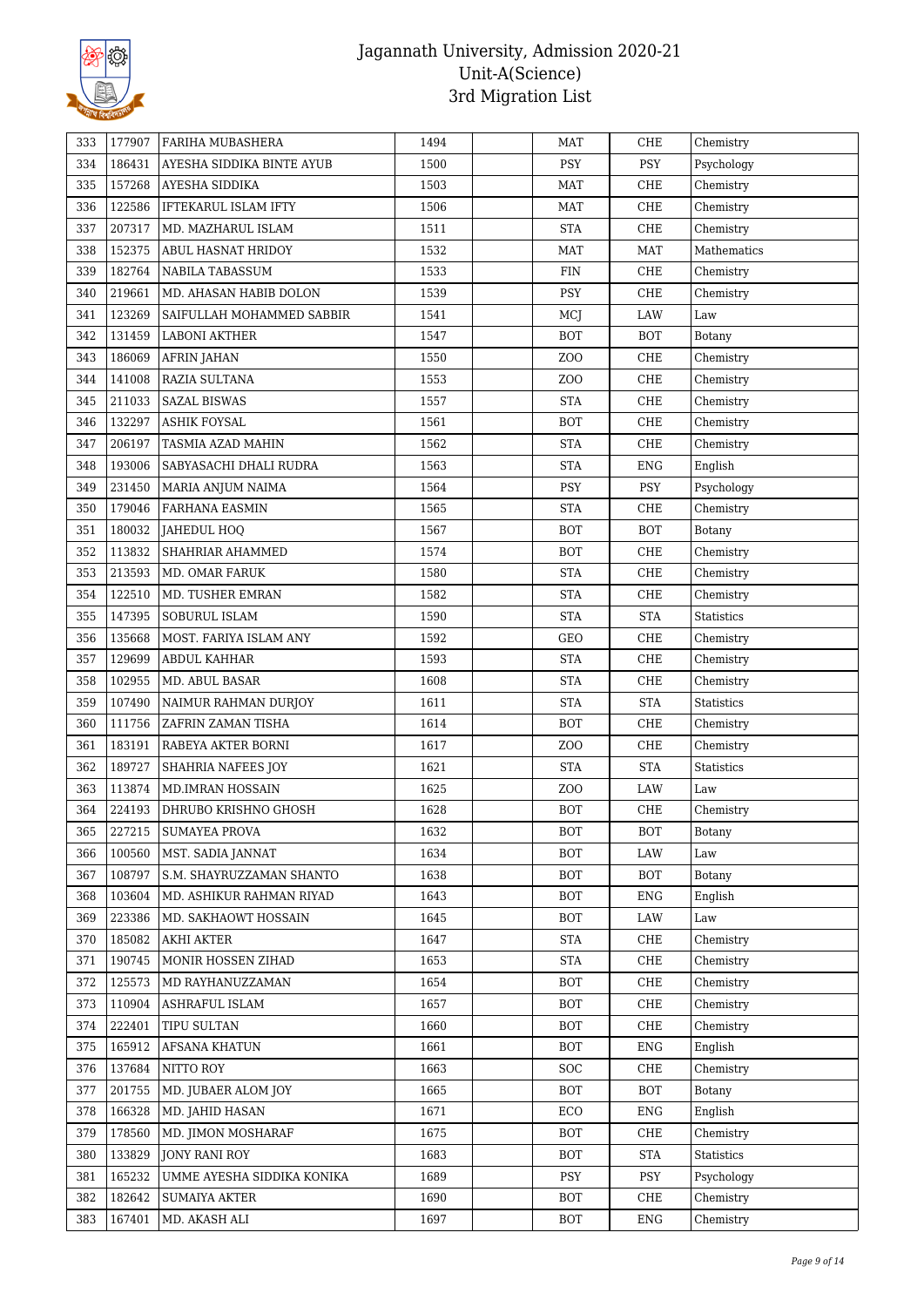

| 384 | 189355 | JAHIDUL ISLAM               | 1699 | <b>BOT</b>   | <b>STA</b>       | Chemistry                                   |
|-----|--------|-----------------------------|------|--------------|------------------|---------------------------------------------|
| 385 | 100336 | <b>ANIKA TAHSIN</b>         | 1706 | PAd          | PHY              | Physics                                     |
| 386 | 222295 | MD. TASNUVE RAYHAN          | 1708 | <b>BOT</b>   | <b>BOT</b>       | Botany                                      |
| 387 | 100686 | SUSMITA RANI BHOUMIK        | 1717 | <b>BOT</b>   | LAW              | Law                                         |
| 388 | 134619 | MOST. LAILATUN NAHAR        | 1721 | <b>BOT</b>   | Z <sub>O</sub> O | Zoology                                     |
| 389 | 141645 | <b>BUSRA TABASSUM SUDRA</b> | 1726 | ECO          | PHY              | Physics                                     |
| 390 | 110196 | MD. SHAMIM HOSSAIN          | 1728 | ECO          | <b>STA</b>       | Statistics                                  |
| 391 | 136218 | <b>MERAJ HOSSAIN</b>        | 1733 | PAd          | LAW              | Law                                         |
| 392 | 220575 | ANIMA RANI PAL              | 1734 | PSY          | <b>PSY</b>       | Psychology                                  |
| 393 | 188597 | <b>EMA CATHEY FINNEY</b>    | 1739 | IER          | Z <sub>0</sub>   | Zoology                                     |
| 394 | 115176 | <b>BISWAZIT KUMAR</b>       | 1744 | IER          | IER              | Institute of Education and<br>Research(IER) |
| 395 | 185488 | SABIHA MEHJABIN SPONDON     | 1747 | MCJ          | PHY              | Physics                                     |
| 396 | 116816 | MD. SHAMIM HOSEN            | 1748 | <b>GEO</b>   | <b>LAW</b>       | Law                                         |
| 397 | 156258 | SHADIA AKTAR HAPPY          | 1751 | GEO          | PHY              | Physics                                     |
| 398 | 167459 | ZANNATUL FERDOUS            | 1756 | ECO          | LAW              | Law                                         |
| 399 | 130483 | SABIHA AKTER NISHI          | 1769 | MCJ          | LAW              | Law                                         |
| 400 | 182543 | SHUCHONA BARUA DIPA         | 1771 | <b>GEO</b>   | GEO              | Geography & Environment                     |
| 401 | 148783 | ABDUR RAHMAN AS SADI        | 1782 | ECO          | <b>STA</b>       | Statistics                                  |
| 402 | 218334 | SANJIDA HOSSAIN MEGHA       | 1785 | MCJ          | <b>BOT</b>       | Botany                                      |
| 403 | 153785 | NISHAT TASNIM ANIKA         | 1787 | PSY          | <b>BOT</b>       | <b>Botany</b>                               |
| 404 | 177672 | FARIA AFRIN PRETTY          | 1790 | ECO          | ECO              | Economics                                   |
| 405 | 111637 | <b>SADIA AFRIN MOW</b>      | 1791 | $_{\rm ECO}$ | LAW              | Law                                         |
| 406 | 133059 | KAIUM AHAMMED               | 1797 | ECO          | ECO              | Law                                         |
| 407 | 141796 | JANNATUL NAIMA TANHA        | 1815 | PSY          | PSY              | Psychology                                  |
| 408 | 225378 | MD. ASHRAF HOSSAIN          | 1818 | <b>PSY</b>   | <b>BOT</b>       | Botany                                      |
| 409 | 131017 | TAHMINA AKTER TAMIM         | 1830 | PSY          | Z <sub>O</sub> O | Zoology                                     |
| 410 | 141623 | NUSRAT AFRIN MITHILA        | 1831 | LAN          | LAN              | Land Management and Law                     |
| 411 | 198888 | MD. SARWAR HOSSAIN SANI     | 1836 | MKT          | <b>STA</b>       | Statistics                                  |
| 412 | 194145 | MRINAYA DAS MITHU           | 1837 | GEO          | <b>BOT</b>       | Botany                                      |
| 413 | 118548 | <b>AKRAM SHEIKH</b>         | 1841 | <b>PSY</b>   | <b>MAT</b>       | Mathematics                                 |
| 414 | 218972 | MOST. AKLIMA KHATUN         | 1844 | POS          | LAN              | Land Management and Law                     |
| 415 | 207460 | MD. TANBIR HASSAN           | 1845 | $\rm IER$    | PHY              | Physics                                     |
| 416 | 216442 | SEJUTI SARKER SNEHA         | 1852 | AIS          | AIS              | Accounting & Information<br>Systems         |
| 417 | 164392 | <b>MAHBUBA AKTER</b>        | 1853 | PAd          | Z <sub>0</sub>   | Zoology                                     |
| 418 | 104897 | SAJJADUR RAHMAN SHIHAB      | 1855 | IER          | PHY              | Physics                                     |
| 419 | 220035 | SHURIYA AKTHER SARA         | 1857 | PAd          | <b>ENG</b>       | English                                     |
| 420 | 108750 | MD. MASFIKUL ISLAM          | 1861 | <b>BAN</b>   | <b>MAT</b>       | Mathematics                                 |
| 421 | 215453 | SHADIA ISLAM RAKA           | 1867 | GEO          | <b>BOT</b>       | Botany                                      |
| 422 | 118987 | MOHONA CHAKRABARTY PUJA     | 1869 | <b>PSY</b>   | PSY              | Psychology                                  |
| 423 | 164909 | MAHIMA AKTHER JUTHI         | 1873 | <b>BAN</b>   | Z <sub>O</sub> O | Zoology                                     |
| 424 | 183083 | ORIN AKTER                  | 1876 | POS          | <b>MAT</b>       | Mathematics                                 |
| 425 | 202631 | ABDULLAH AL MOAZ            | 1879 | GEO          | GEO              | Geography & Environment                     |
| 426 | 202834 | MD. ANTOR SARKAR            | 1887 | POS          | PHY              | Physics                                     |
| 427 | 117906 | MD. NAIMUR RAHAMAN NIROB    | 1891 | <b>PSY</b>   | Z <sub>0</sub>   | Zoology                                     |
| 428 | 183886 | SHADIA RAHMAN OMI           | 1892 | PSY          | PHY              | Physics                                     |
| 429 | 184081 | ISRAT JAHAN RUBA            | 1897 | IER          | ECO              | Economics                                   |
| 430 | 191942 | AHSANUL BARI NAEEM          | 1908 | POS          | <b>STA</b>       | Statistics                                  |
| 431 | 149410 | MARZAN AKTER ILMA           | 1910 | GEO          | <b>ENG</b>       | English                                     |
|     |        |                             |      |              |                  |                                             |
| 432 | 185587 | M.S. MORIAM AKTER ANTA      | 1912 | PSY          | <b>MAT</b>       | Mathematics                                 |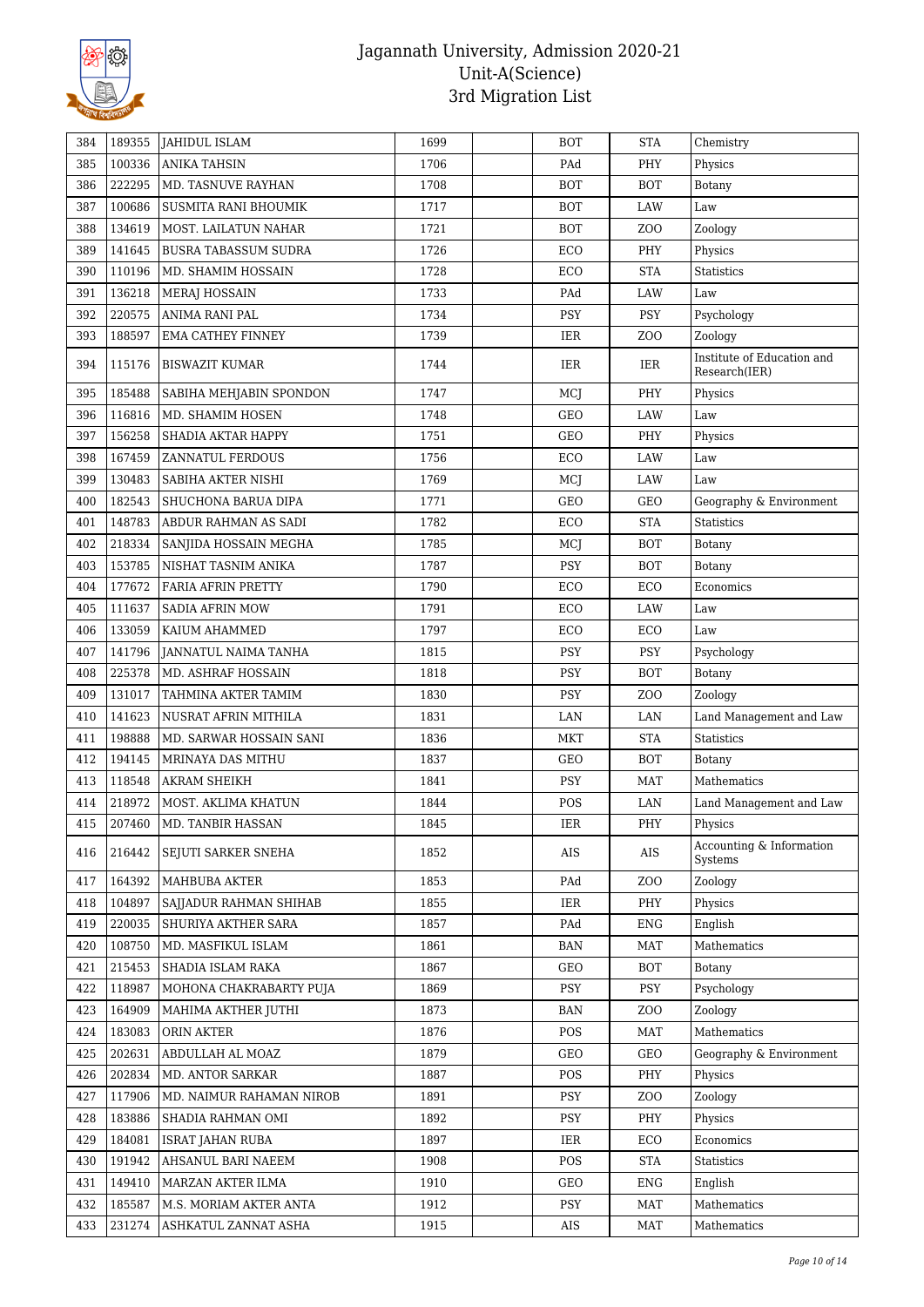

| 434 | 155880 | MONIZA YEASMEN                | 1920 | <b>PSY</b> | ZOO             | Zoology                   |
|-----|--------|-------------------------------|------|------------|-----------------|---------------------------|
| 435 | 131253 | TASNIMA AKTER ANIKA           | 1923 | PSY        | <b>MAT</b>      | Mathematics               |
| 436 | 183666 | TAIYABA BHUIYAN               | 1925 | PSY        | PHY             | Physics                   |
| 437 | 103447 | MOZAHIDUL ISLAM               | 1926 | <b>BAN</b> | PHY             | Physics                   |
| 438 | 136440 | MD. NAZMUL ISLAM              | 1928 | AIS        | ZO <sub>O</sub> | Zoology                   |
| 439 | 187208 | HABIBA KHATUN HIMA            | 1929 | PSY        | PSY             | Psychology                |
| 440 | 191961 | MD. SAIFUL ISLAM SRABON       | 1930 | AIS        | PHY             | Physics                   |
| 441 | 222317 | SAJJAD HOSSAIN                | 1934 | PSY        | PHY             | Physics                   |
| 442 | 140582 | MAHMUDA AKTER MIM             | 1952 | AIS        | PHY             | Physics                   |
| 443 | 153846 | <b>TANIA JANNAT</b>           | 1954 | PSY        | PHY             | Physics                   |
| 444 | 123455 | SUMAIYA AKTER SHEMU           | 1961 | PSY        | PSY             | Psychology                |
| 445 | 112136 | NAFISA NUSHRAT OESHI          | 1968 | HIS        | MAT             | Mathematics               |
| 446 | 220721 | <b>BIJOY MODHU</b>            | 1973 | POS        | ${\rm ENG}$     | English                   |
| 447 | 223768 | SHEKH MD NAYEEM RAHMAN ZAHEEN | 1975 | HIS        | ${\rm ENG}$     | English                   |
| 448 | 184449 | MYMUNA AKTER                  | 1985 | PHI        | PHY             | Physics                   |
| 449 | 120589 | <b>DURJOY DAS</b>             | 1989 | POS        | ZO <sub>O</sub> | Zoology                   |
| 450 | 186394 | <b>MARIAM AKTER</b>           | 1991 | PHI        | PHY             | Physics                   |
| 451 | 143733 | KAMRUL ISLAM                  | 1993 | SW         | ${\rm ENG}$     | English                   |
| 452 | 101669 | MST. RUMANA AKTER RONI        | 1997 | <b>MGT</b> | PHY             | Physics                   |
| 453 | 102576 | HAFIJA TUL JANNAT BHUIYAN     | 2004 | PHI        | ZOO             | Zoology                   |
| 454 | 141047 | MST. SHAHNAZ KHATUN           | 2006 | <b>MGT</b> | MGT             | <b>Management Studies</b> |
| 455 | 188171 | <b>SABIKUN NAHAR</b>          | 2007 | IS         | PHY             | Physics                   |
| 456 | 201302 | MD. KHADIMUL ISLAM            | 2011 | SOC        | <b>MAT</b>      | Mathematics               |
| 457 | 164057 | MOST. RAWNAK JAHAN RIZA       | 2024 | IML        | ZO <sub>O</sub> | Zoology                   |
| 458 | 193185 | NUSRAT JAHAN SONIA            | 2040 | IHC        | <b>ENG</b>      | English                   |
| 459 | 231268 | <b>MAHMUDA</b>                | 2050 | IS         | PHY             | Physics                   |
| 460 | 189316 | ZIDAN BADSHA                  | 2051 | IML        | MAT             | Mathematics               |
| 461 | 154203 | MEHRIN KHAN MILI              | 2060 | PHI        | <b>PSY</b>      | Psychology                |
| 462 | 217892 | SANJIDA RAIYAN RHIDITA        | 2064 |            | PHY             | Physics                   |
| 463 | 199303 | MD. TASLIMUL HASAN            | 2071 |            | ECO             | $\!$ Economics            |
| 464 | 104376 | MD. MUBARAK HOSSEN SIAM       | 2077 |            | PHY             | Physics                   |
| 465 | 154822 | MONIKA JAHAN KHADEJA          | 2085 |            | MAT             | Mathematics               |
| 466 | 193924 | <b>DIYA CHOWDHURY</b>         | 2086 |            | ZOO             | Zoology                   |
| 467 | 103949 | MD.NAHIDUL ALAM TALUKDER      | 2087 |            | PHY             | Physics                   |
| 468 | 101269 | SADIA SHARMIN TANHA           | 2093 |            | <b>STA</b>      | Statistics                |
| 469 | 118457 | SHAHARIAR ARAFAT BRITTO       | 2095 |            | ZOO             | Zoology                   |
| 470 | 156924 | <b>JANNATUL FERDAUS</b>       | 2096 |            | PHY             | Physics                   |
| 471 | 111445 | MD. FAHIM AZAD OMI            | 2108 |            | PHY             | Physics                   |
| 472 | 169109 | MD. SHARIAR MAHMUD SOYKOT     | 2109 |            | ZOO             | Zoology                   |
| 473 | 210488 | MD AHSAN HABIB                | 2115 |            | PHY             | English                   |
| 474 | 143930 | MD. SHAKIB HASAN              | 2117 |            | MAT             | Mathematics               |
| 475 | 181544 | MD. SHAHIN ALAM               | 2123 |            | PHY             | Physics                   |
| 476 | 187523 | <b>SHIMU AKTER</b>            | 2124 |            | <b>STA</b>      | Statistics                |
| 477 | 106207 | YEASIN ARAFAT                 | 2128 |            | PHY             | Physics                   |
| 478 | 186215 | NAZNIN AL-NISA                | 2132 |            | MAT             | Mathematics               |
| 479 | 226953 | SWARNA ISLAM DIBA             | 2134 |            | <b>BOT</b>      | Botany                    |
| 480 | 182443 | MONISHA DAS                   | 2147 |            | <b>BOT</b>      | Botany                    |
| 481 | 177593 | OMME HABIBA MAHIM             | 2150 |            | ZOO             | Zoology                   |
| 482 | 153341 | MIFTAHUL JANNAT MIFTA         | 2151 |            | <b>STA</b>      | Statistics                |
| 483 | 209795 | MD. MERAJUL ISLAM             | 2154 |            | LAN             | Land Management and Law   |
| 484 | 186492 | SIDRATUL MOONTAHA MIM         | 2155 |            | ZOO             | Zoology                   |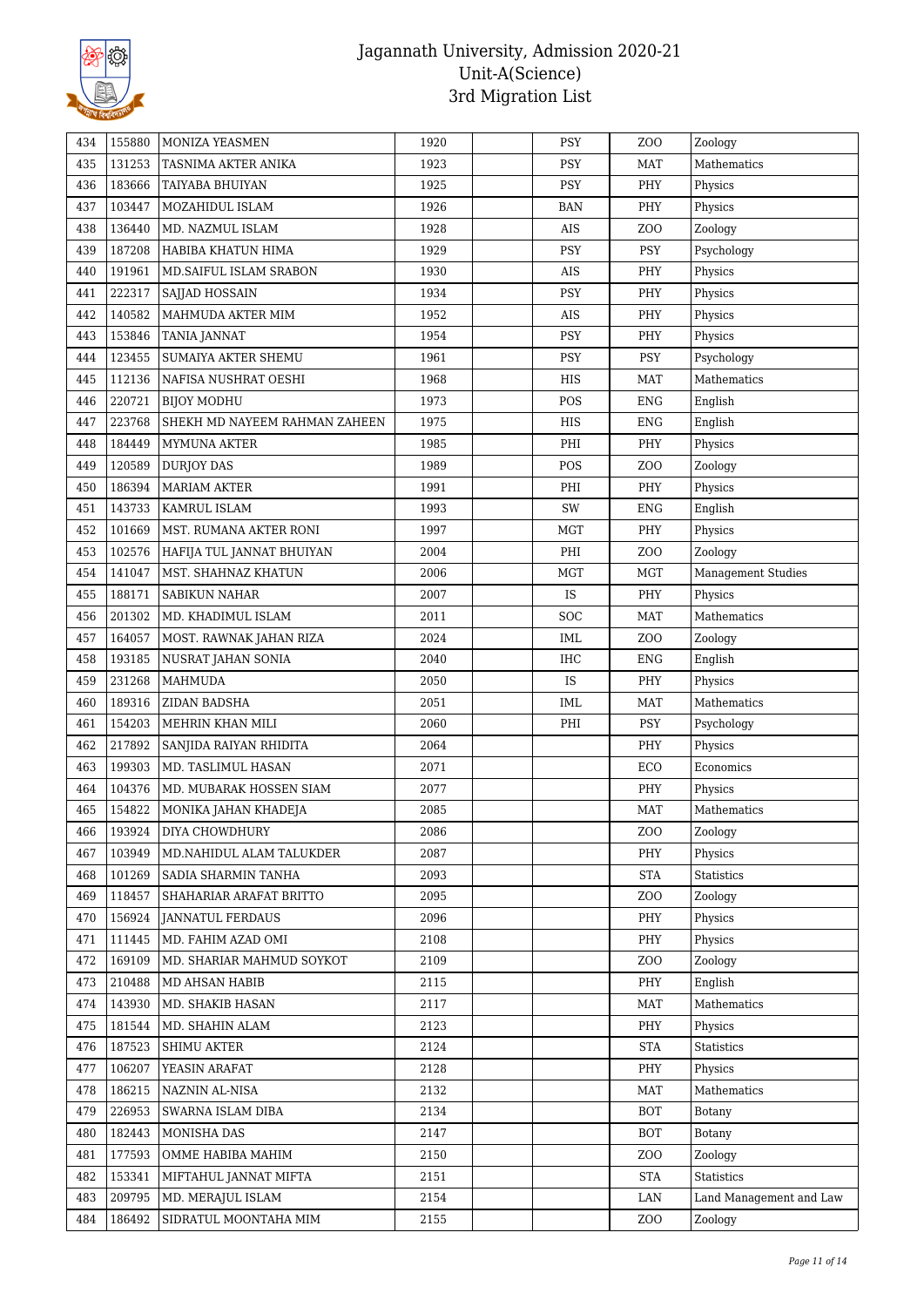

| 485 | 153529 | MOSAMMAD MUNIRA KHANAM       | 2157 |  | PHY              | Physics                 |
|-----|--------|------------------------------|------|--|------------------|-------------------------|
| 486 | 190422 | MD. JUNAID RAHMAN SAZOL      | 2158 |  | <b>STA</b>       | Statistics              |
| 487 | 113262 | SAIFUR ROHMAN RONY           | 2170 |  | PHY              | Physics                 |
| 488 | 202760 | MD. MEHEDI HASAN             | 2172 |  | ZOO              | English                 |
| 489 | 178473 | NAHIYAN ALIF FARABI          | 2173 |  | <b>MAT</b>       | Mathematics             |
| 490 | 161939 | ANANNA CHOWDHURY MOMO        | 2178 |  | ZO <sub>O</sub>  | Zoology                 |
| 491 | 183508 | FATEMA RAHMAN MYMUNA         | 2180 |  | GEO              | Geography & Environment |
| 492 | 183889 | UMMAY SUMIYA NISHAT          | 2186 |  | PHY              | Physics                 |
| 493 | 190433 | ROBIUL ISLAM                 | 2187 |  | PHY              | Physics                 |
| 494 | 192381 | MD. NAZMUL ISLAM             | 2188 |  | <b>MAT</b>       | Mathematics             |
| 495 | 222663 | MST. RAZIA SULTANA           | 2190 |  | Z <sub>O</sub> O | English                 |
| 496 | 210185 | MD. ASHIK GAZI               | 2193 |  | POS              | Political Science       |
| 497 | 140849 | SAMIA TASNIM SIMI            | 2196 |  | ZOO              | Zoology                 |
| 498 | 191025 | MUHAMMAD RIFATUL ISLAM MASUM | 2198 |  | <b>STA</b>       | Statistics              |
| 499 | 101245 | RAFIA ANJUMAN RIDI           | 2199 |  | ZO <sub>O</sub>  | Zoology                 |
| 500 | 176297 | ABDULLAH AL NOMAN            | 2200 |  | <b>MAT</b>       | Mathematics             |
| 501 | 185181 | MST. JASMINE AKTER           | 2210 |  | <b>MAT</b>       | Physics                 |
| 502 | 155654 | <b>MAHIA RAHMAN</b>          | 2211 |  | <b>MAT</b>       | Mathematics             |
| 503 | 108274 | MD. JUWEL RANA               | 2214 |  | <b>FIN</b>       | English                 |
| 504 | 128717 | MD. ABU RAYHAN KABIR         | 2216 |  | MAT              | Mathematics             |
| 505 | 150970 | MD.IMRAN HOSSAIN             | 2220 |  | MAT              | Mathematics             |
| 506 | 188309 | SAMIMA AKTER BITHE           | 2221 |  | <b>STA</b>       | Statistics              |
| 507 | 224184 | MEHEDI HASAN OMIO            | 2223 |  | ZO <sub>O</sub>  | Zoology                 |
| 508 | 178038 | SUMIYA AFRIN SHAMA           | 2224 |  | Z <sub>0</sub>   | Zoology                 |
| 509 | 113632 | MD. TANJIL HOSSAIN           | 2226 |  | MAT              | Mathematics             |
| 510 | 107777 | <b>SUJON MIA</b>             | 2228 |  | <b>STA</b>       | <b>Statistics</b>       |
| 511 | 193194 | MOONMOON SAHA                | 2239 |  | <b>STA</b>       | <b>Statistics</b>       |
| 512 | 182518 | HAFSA TUZ JOHA               | 2247 |  | MAT              | Mathematics             |
| 513 | 157850 | <b>NAFIS SADIQUE</b>         | 2248 |  | MAT              | Mathematics             |
| 514 | 146304 | MUHAMMAD ABDULLAH            | 2249 |  | <b>MAT</b>       | Physics                 |
| 515 | 160829 | <b>SOHEL RANA</b>            | 2254 |  | <b>STA</b>       | Mathematics             |
| 516 | 183316 | <b>TANNI SARKER</b>          | 2263 |  | GEO              | Geography & Environment |
| 517 | 132027 | MD. HABIL SHEAKDER           | 2270 |  | ECO              | Mathematics             |
| 518 | 191730 | SHAHADAT HOSSAIN             | 2273 |  | <b>STA</b>       | Mathematics             |
| 519 | 177846 | NAHIDA SULTANA RIA           | 2282 |  | ZOO              | Physics                 |
| 520 | 109618 | RAFIUL ISLAM RABBY           | 2292 |  | ECO              | Physics                 |
| 521 | 125554 | SYED TANVIR ISLAM            | 2294 |  | <b>STA</b>       | Mathematics             |
| 522 | 190580 | MD. SHARIFUL HAQUE           | 2295 |  | <b>STA</b>       | Statistics              |
| 523 | 220250 | SHABNAM ALAM FATEMA          | 2298 |  | ZOO              | Zoology                 |
| 524 | 113585 | TANVIR AHMED SHISHIR         | 2299 |  | FIN              | Finance                 |
| 525 | 109560 | SHEKH SALAH AHMMED FAHAD     | 2300 |  | <b>STA</b>       | Physics                 |
| 526 | 155123 | SORNA MOSTAFA LABONI         | 2301 |  | <b>STA</b>       | Physics                 |
| 527 | 184690 | ZAKIA JAHAN SUMAITA          | 2305 |  | ZOO              | Zoology                 |
| 528 | 224245 | MD. KAWSAR KHAN              | 2306 |  | <b>STA</b>       | Mathematics             |
| 529 | 105228 | ALIF-ULLAH-HASAN AKASH       | 2310 |  | <b>STA</b>       | Physics                 |
| 530 | 221501 | MITHUN MRIDHA                | 2314 |  | <b>STA</b>       | Physics                 |
| 531 | 217418 | MOST. ANAR KOLI AKHI         | 2319 |  | <b>BOT</b>       | Botany                  |
| 532 | 228907 | SOURAV CHANDRA PAUL          | 2321 |  | ZO <sub>O</sub>  | Mathematics             |
| 533 | 220399 | KANCHI AKTER KAJAL           | 2323 |  | ECO              | Economics               |
| 534 | 112899 | SHAMMI AKTER SHOVA           | 2326 |  | <b>BOT</b>       | <b>Botany</b>           |
| 535 | 105227 | <b>IMRAN HASAN</b>           | 2329 |  | BOT              | Zoology                 |
|     |        |                              |      |  |                  |                         |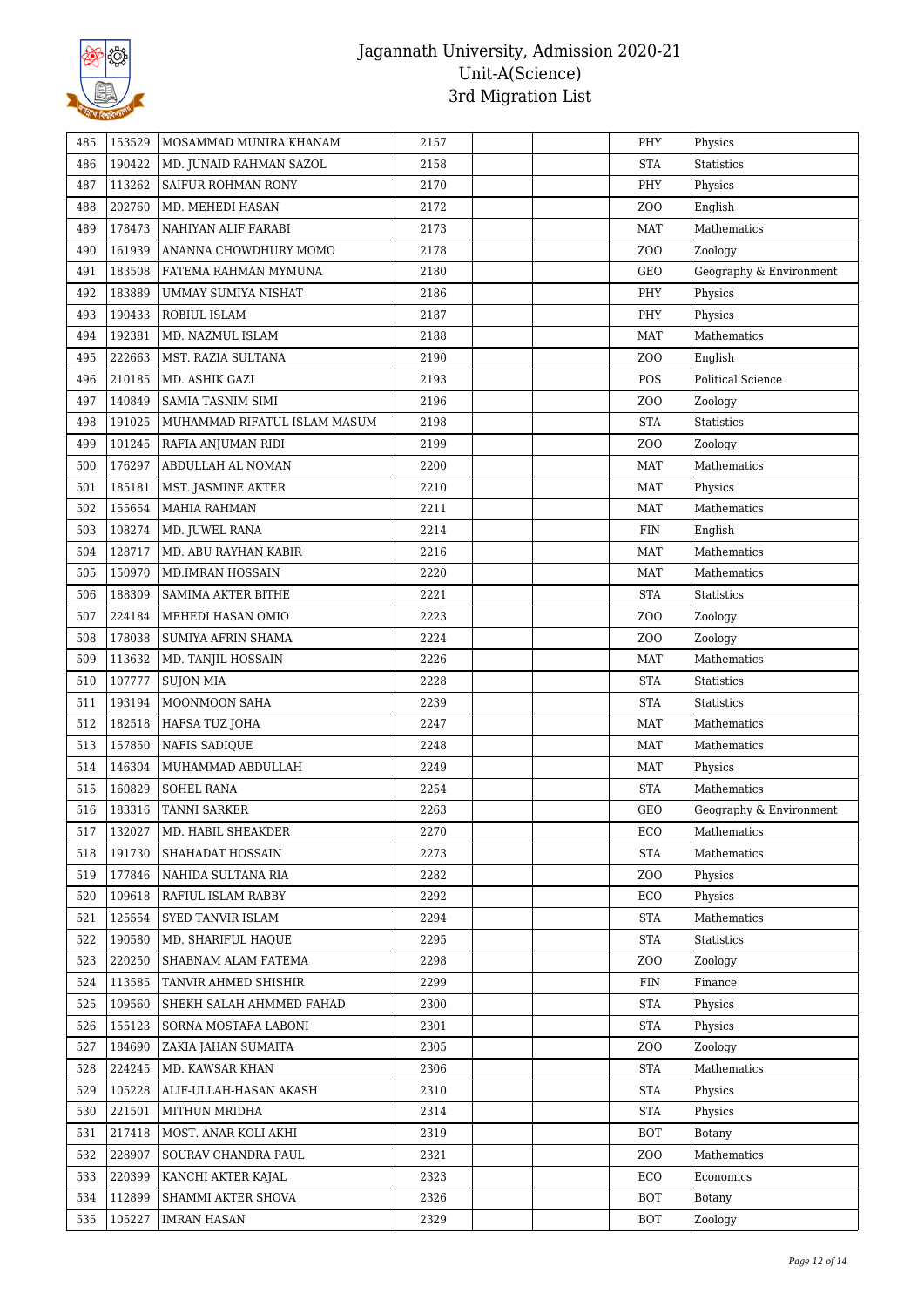

| 536 | 211797 | <b>ABHIJIT SARKAR</b>              | 2330 |  | LAN        | Land Management and Law             |
|-----|--------|------------------------------------|------|--|------------|-------------------------------------|
| 537 | 104127 | <b>NAYEEM MIA</b>                  | 2331 |  | <b>STA</b> | <b>Statistics</b>                   |
| 538 | 105986 | FORHAD MIA                         | 2334 |  | <b>STA</b> | Mathematics                         |
| 539 | 156375 | FATEMA TUZ ZOHORA LABONNO          | 2338 |  | GEO        | Geography & Environment             |
| 540 | 157295 | SHAH MD. MUTTAQI MUBASSHIR         | 2342 |  | <b>STA</b> | Statistics                          |
| 541 | 153041 | LAZIMA ISLAM                       | 2344 |  | <b>PSY</b> | Mathematics                         |
| 542 | 188232 | MD. TANVIR AHMED FAHIM             | 2348 |  | ECO        | Physics                             |
| 543 | 153236 | <b>SADIYA AKTER</b>                | 2350 |  | <b>PSY</b> | Psychology                          |
| 544 | 177603 | <b>NUSRAT JAHAN</b>                | 2357 |  | <b>BOT</b> | Botany                              |
| 545 | 182825 | SABIKUNNAHER KONA                  | 2360 |  | <b>BOT</b> | Mathematics                         |
| 546 | 188891 | NEYAZ AHAMED SUSMOY                | 2361 |  | ECO        | Physics                             |
| 547 | 103805 | MD. ANAYET AL-SADI KHAN            | 2362 |  | <b>BOT</b> | Botany                              |
| 548 | 158669 | SUDIPTA BARUA                      | 2373 |  | ECO        | Physics                             |
| 549 | 208612 | TABASSUM MAKSUDA                   | 2376 |  | <b>PSY</b> | Psychology                          |
| 550 | 132542 | MD.HASIBUL HAQUE                   | 2377 |  | BOT        | Zoology                             |
| 551 | 220005 | MD. AKHIRUZZAMAN                   | 2378 |  | <b>BOT</b> | Physics                             |
| 552 | 150744 | MUHAMMAD HASNAIN AHMED<br>ABDULLAH | 2380 |  | <b>FIN</b> | Land Management and Law             |
| 553 | 100456 | <b>ARUNIMA ROY</b>                 | 2383 |  | GEO        | Mathematics                         |
| 554 | 166527 | MST. MEHERUN NESA                  | 2392 |  | <b>BOT</b> | Botany                              |
| 555 | 181353 | NILOY DEBNATH                      | 2402 |  | GEO        | Physics                             |
| 556 | 210385 | <b>SUJIT BISWAS</b>                | 2412 |  | <b>BOT</b> | Physics                             |
| 557 | 211512 | TIRTHO SIKDER                      | 2418 |  | GEO        | Physics                             |
| 558 | 142004 | MST. HALIMA KHATUN                 | 2421 |  | GEO        | Physics                             |
| 559 | 185058 | ALIUL HASSAN OLEE                  | 2425 |  | <b>FIN</b> | Finance                             |
| 560 | 142713 | MD. AZIZUL HAQUE                   | 2427 |  | SW         | Physics                             |
| 561 | 191326 | <b>JANNAT AKTER</b>                | 2433 |  | GEO        | Mathematics                         |
| 562 | 199899 | MD. MOHSIN PATHAN                  | 2436 |  | ECO        | Physics                             |
| 563 | 173094 | MD. SHAKIL MAHMUD                  | 2438 |  | ECO        | Economics                           |
| 564 | 143771 | MD. SHAKIL MIA                     | 2441 |  | ECO        | Physics                             |
| 565 | 114358 | <b>AFZAL HOSSEN</b>                | 2447 |  | ECO        | Economics                           |
| 566 | 203375 | <b>JOYEE NANDI</b>                 | 2450 |  | ECO        | Economics                           |
| 567 | 208553 | JERIN FATEMA MIM                   | 2451 |  | GEO        | Geography & Environment             |
| 568 | 112702 | NURUL HASIB GUFRAN                 | 2453 |  | <b>PSY</b> | Zoology                             |
| 569 | 188849 | ARGHA DAS DHRUBA                   | 2463 |  | <b>PSY</b> | Mathematics                         |
| 570 | 111733 | CHAITI CHAKI                       | 2467 |  | PSY        | Physics                             |
| 571 | 147883 | MD JULKAR NAYEEN MAHFUZ            | 2473 |  | MKT        | Zoology                             |
| 572 | 183073 | <b>UMA ISLAM</b>                   | 2475 |  | <b>PSY</b> | Zoology                             |
| 573 | 154151 | MOMANA AKTER                       | 2486 |  | AIS        | Mathematics                         |
| 574 | 189774 | SHAHIDIN MAHMUD                    | 2487 |  | AIS        | Accounting & Information<br>Systems |
| 575 | 124403 | NISHAT TABASSUM MOULY              | 2497 |  | PAd        | Land Management and Law             |
| 576 | 110624 | MOHAMMAD RIDWAN AHMED TUHIN        | 2502 |  | GEO        | <b>Statistics</b>                   |
| 577 | 150573 | MD. NAIMUR RAHMAN                  | 2515 |  | <b>PSY</b> | Physics                             |
| 578 | 122688 | MD JAHIDUL HASAN                   | 2520 |  | GEO        | Physics                             |
| 579 | 128844 | MD. JONY HOSSAIN                   | 2529 |  | PSY        | Mathematics                         |
| 580 | 143753 | <b>NURALAM</b>                     | 2530 |  | PAd        | Zoology                             |
| 581 | 156298 | <b>SUMAIYA AKTER</b>               | 2536 |  | PAd        | Public Administration               |
| 582 | 210431 | MD.MASUD RANA SWEIT                | 2538 |  | POS        | Physics                             |
| 583 | 231617 | TAHMINA AKTER                      | 2548 |  | AIS        | Accounting & Information<br>Systems |
| 584 | 163510 | SHAYEDUL ISLAM                     | 2549 |  | GEO        | Mathematics                         |